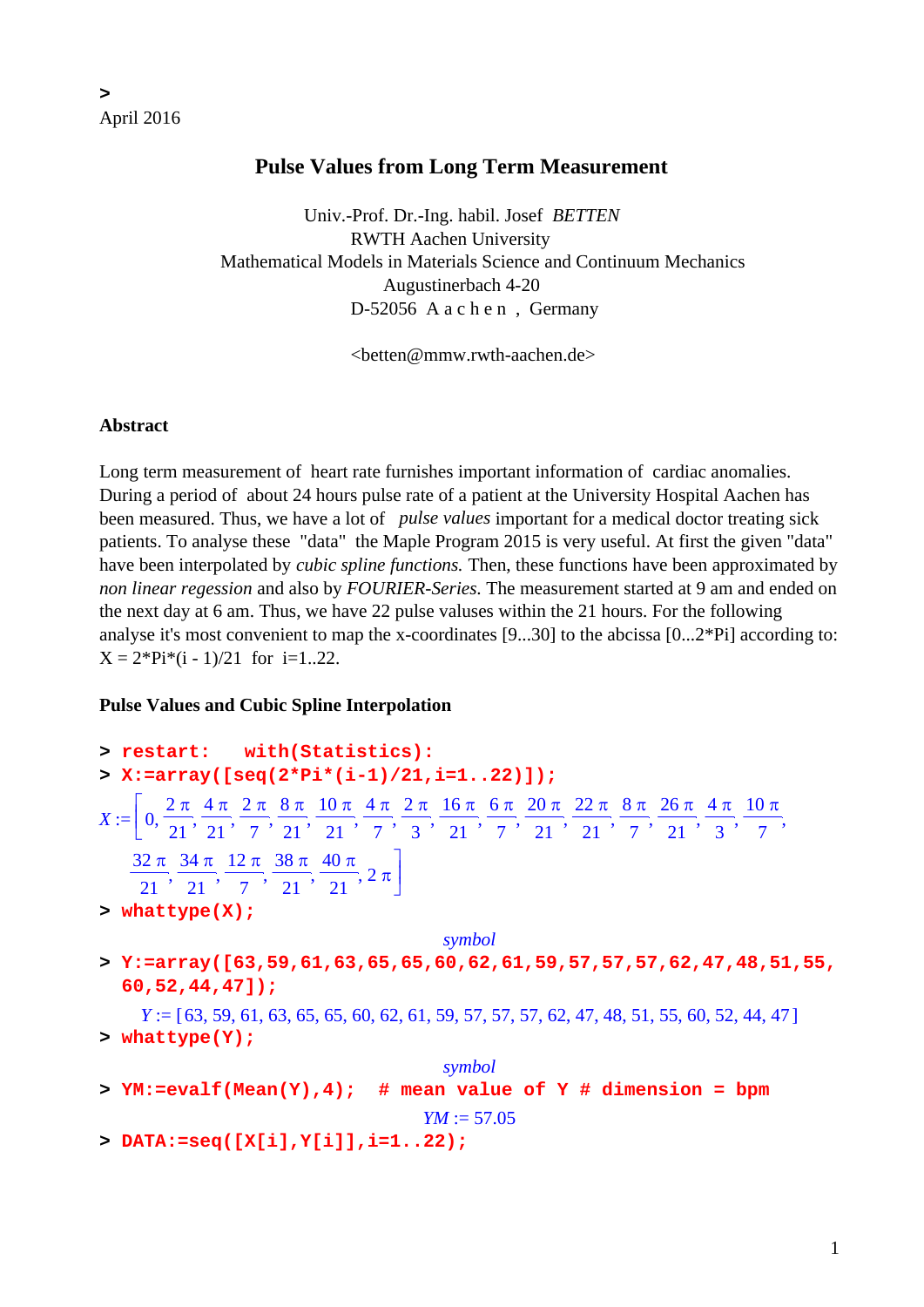$$
DATA := [0, 63], \left[\frac{2\pi}{21}, 59\right], \left[\frac{4\pi}{21}, 61\right], \left[\frac{2\pi}{7}, 63\right], \left[\frac{8\pi}{21}, 65\right], \left[\frac{10\pi}{21}, 65\right], \left[\frac{4\pi}{7}, 60\right],
$$
\n
$$
\left[\frac{2\pi}{3}, 62\right], \left[\frac{16\pi}{21}, 61\right], \left[\frac{6\pi}{7}, 59\right], \left[\frac{20\pi}{21}, 57\right], \left[\frac{22\pi}{21}, 57\right], \left[\frac{8\pi}{7}, 57\right], \left[\frac{26\pi}{21}, 62\right], \left[\frac{4\pi}{3}, 47\right],
$$
\n
$$
\left[\frac{10\pi}{7}, 48\right], \left[\frac{32\pi}{21}, 51\right], \left[\frac{34\pi}{21}, 55\right], \left[\frac{12\pi}{7}, 60\right], \left[\frac{38\pi}{21}, 52\right], \left[\frac{40\pi}{21}, 44\right], [2\pi, 47]
$$

**> whattype(DATA);**

80

```
exprseq
```
- **> with(CurveFitting):**
- **> Sp(x):=Spline([DATA],x,degree=3):**
- **> alias(th=thickness,co=color,H=Heaviside):**
- **> p[1]:=plot([DATA],x=0..2\*Pi,40..80,th=3,co=black, style=point,symbol=cross,symbolsize=50,axes=boxed, title="Pulse-Values"):**
- **> p[2]:=plot(Sp(x),x=0..2\*Pi,th=3,co=black):**
- **> p[3]:=plots[textplot]({[3,70,`Day`],[5,70,`Night`], [2,50,`Cubic Spline Interpolation`]}):**
- **> p[4]:=plot(YM,x=0..2\*Pi,linestyle=3,th=1,co=black):**
- **> p[5]:=plot(80\*H(x-4.189)-40\*H(x-4.199),x=0..2\*Pi, linestyle=3,th=1,co=black):**
- **> plots[display](seq(p[k],k=1..5));**





In this Figure 22 pulse-values  $(++)$  are interpolated by *cubic spline*. The vertcal line at  $x =$ 4\*Pi/3, i.e. 23 o'clock, divides the period [0...2\*Pi] into two parts (Day & Night). The horizontal line at 57.05 indicates the meanvalue YM of the pulse-values. Furthermore, the measured pulse rate is important for a medical doctor to check the heart health and the fitnes level. The normal pulse rates at rest are about ( 60 - 100) bpm for adults and (40 - 60) bpm for well-trained athlets. The values during Day should be higher than in the nighttime.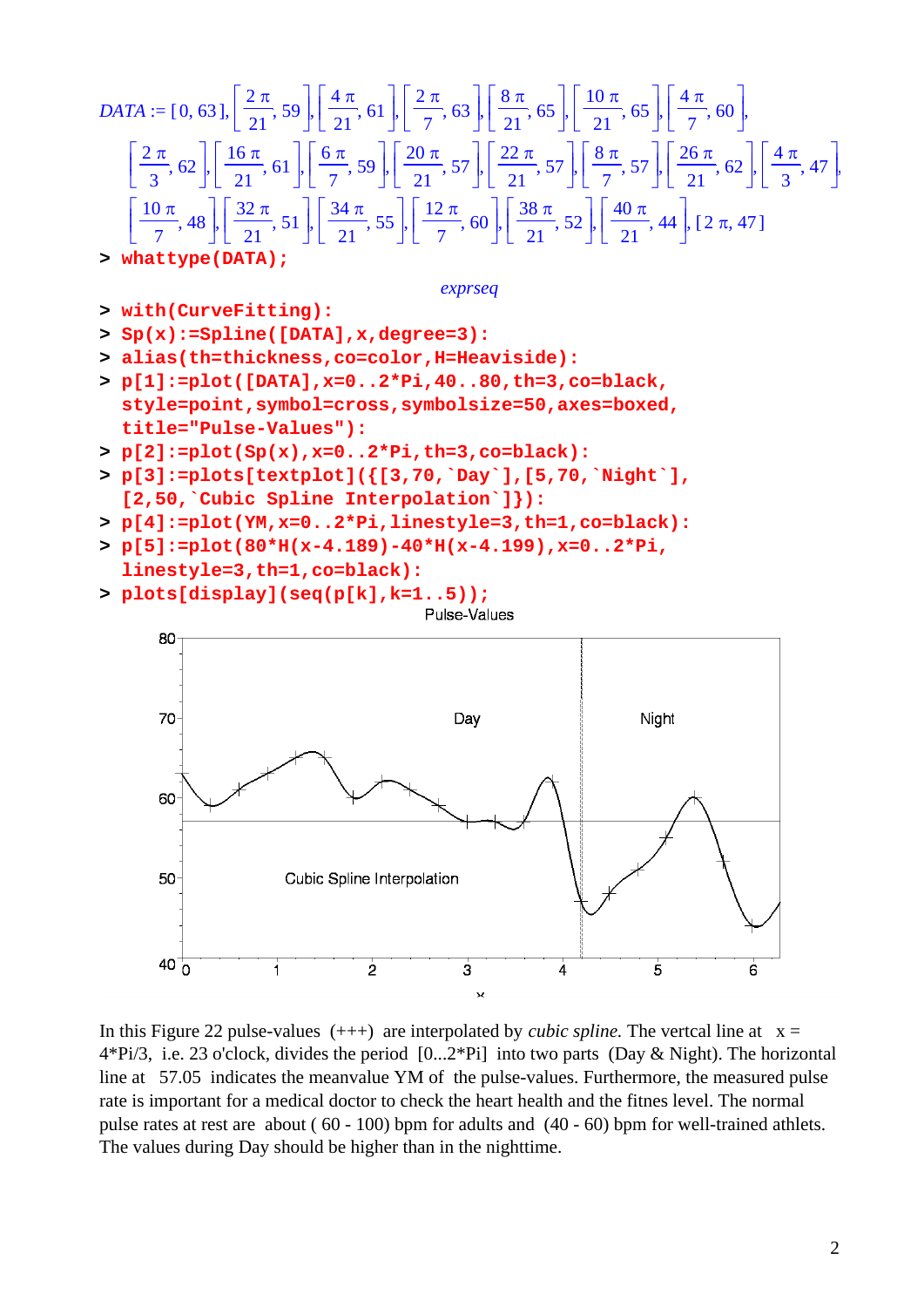In the following the *cubic spline* is approximated by **Nonlinear Regression:**

```
> f:=(t,a,b,c,d,e,F)->a+b*t*sin(c*t+d)*cos(e*t+F)^2;
```

```
f := (t, a, b, c, d, e, F) \rightarrow a + b t \sin(c t + d) \cos(e t + F)^2> y:=unapply(evalf(NonlinearFit(f(t,a,b,c,d,e,F),X,Y,t)),t);
y := t → 60.6177917901184 – 3.55843771528764 t
   sin(0.628630870556338 t − 7.84446550487827)
   cos(1.93136367997716 t − 2.36238873287308)<sup>2</sup>
> y(x):=subs(t=x,y(t));
y(x) := 60.6177917901184 - 3.55843771528764 xsin( 0.628630870556338 x − 7.84446550487826)
   \cos(1.93136367997716 x - 2.36238873287308)^2> y(0):=evalf(subs(x=0,y(x)));
                                y(0) := 60.6177917901184> y(0)[data]:=63;
                                      y(0)<sub>data</sub> := 63
> y(2*Pi):=evalf(subs(x=2*Pi,y(x)));
                               y( 2 \pi ) := 47.1050433944327> y(2*Pi)[data]:=47;
                                     y(2 \pi)<sub>data</sub> := 47
```
The result of the *Nonlinear Regression* with its *Approximation* **y(x)** is represented in the next Figure:

```
> alias(th=thickness,co=color):
```

```
> p[1]:=plot([DATA],x=0..2*Pi,40..80,th=3,co=black, 
 style=point,symbol=cross,symbolsize=50,axes=boxed, 
 title="Pulse-Values"):
```

```
> p[2]:=plot(Sp(x),x=0..2*Pi,th=3,co=black):
```

```
> p[3]:=plot(y(x),x=0..2*Pi,th=2,co=black):
```
- **> p[4]:=plots[textplot]({[3,75,`Cubic Spline Interpolation`], [2,50,`Nonlinear Regression`],[2,47,`Approximation y(x)`]}):**
- **> plots[display](seq(p[k],k=1..4));**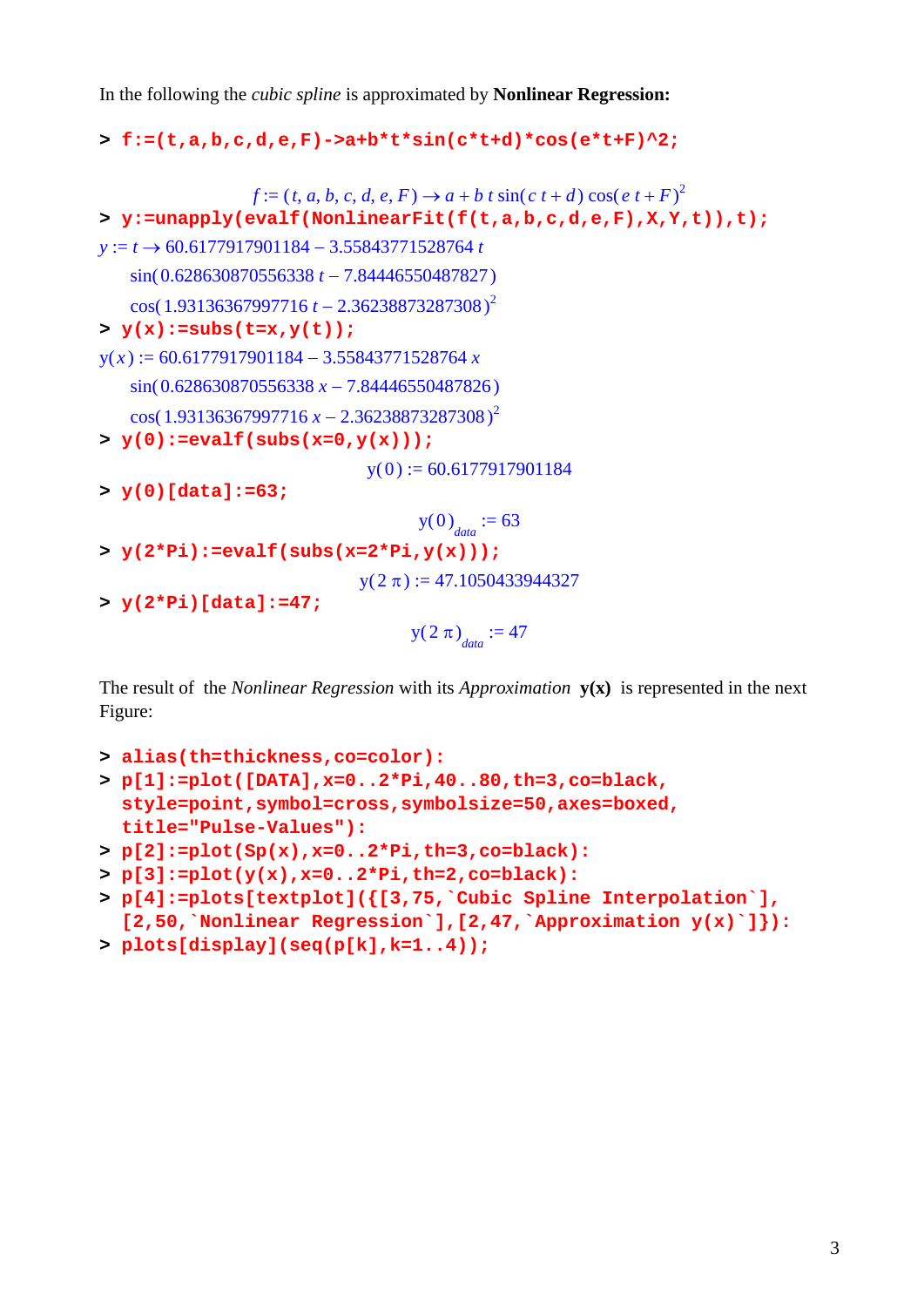Pulse-Values



The quality of the approximation  $y(x)$  with respect to the cubic spline or to the given pulse-values can be checked by the *error norms* L[2] or l[2], respectively.

```
> L[2]:= 
  sqrt((1/(2*Pi))*Int((SPLINE-APPROX)^2,x=0..2*Pi))= 
  evalf(sqrt((1/(2*Pi))*int((Sp(x)-y(x))^2,x=0..2*Pi)))/YM; 
              L_2 := \frac{1}{2} \sqrt{2} \sqrt{\frac{1}{\pi}} (SPLINE – APPROX)<sup>2</sup> dx =
                  1
                  2
                      2
                            1
                            π
                              \int_{0}^{2\pi} (SPLINE – APPROX)<sup>2</sup> d
                              \int\bf{0}2 π
                                 (SPLINE - APPROX)^2 dx = 0.02934655276> with(linalg):
> for i from 1 to 22 do 
  v[i]:=evalf(subs(x=DATA[i][1],y(x))-DATA[i][2]) od:
> V:=vector([seq(v[i],i=1..22)]);
V := [-2.38220820988157, 1.66475872791110, -0.131970019738494, -0.627688982867983,-1.30877883007925, -2.06856503490148, 1.15867243788686, -1.35971455517728,
   -0.187139060881871, 0.473448472020975, 0.518937263714959, 1.15202553060854,
   3.45736736351700, -3.30261707123917, 4.16910917516865, -2.57974794155758,
   -1.89518693126377, 2.97275415919216, -0.0109951552355960, -0.117458093442199,
   0.301276130214685, 0.105043394432700 ]
> l[2]:= 
  (1/sqrt(number_of_points))*Norm(V,2)=
```

```
evalf((1/sqrt(22))*norm(V,2))/YM;
```

```
l_2 := \frac{2 \times 10^{-4} \text{ cm} (19.2)}{10^{24} \text{ cm}^2} =Norm(V, 2)number_of_points
                                         0.0332870367049969
```
The above *error norms* show that the approximation  $y(x)$  is a suitable nonlinear model function fit to given data.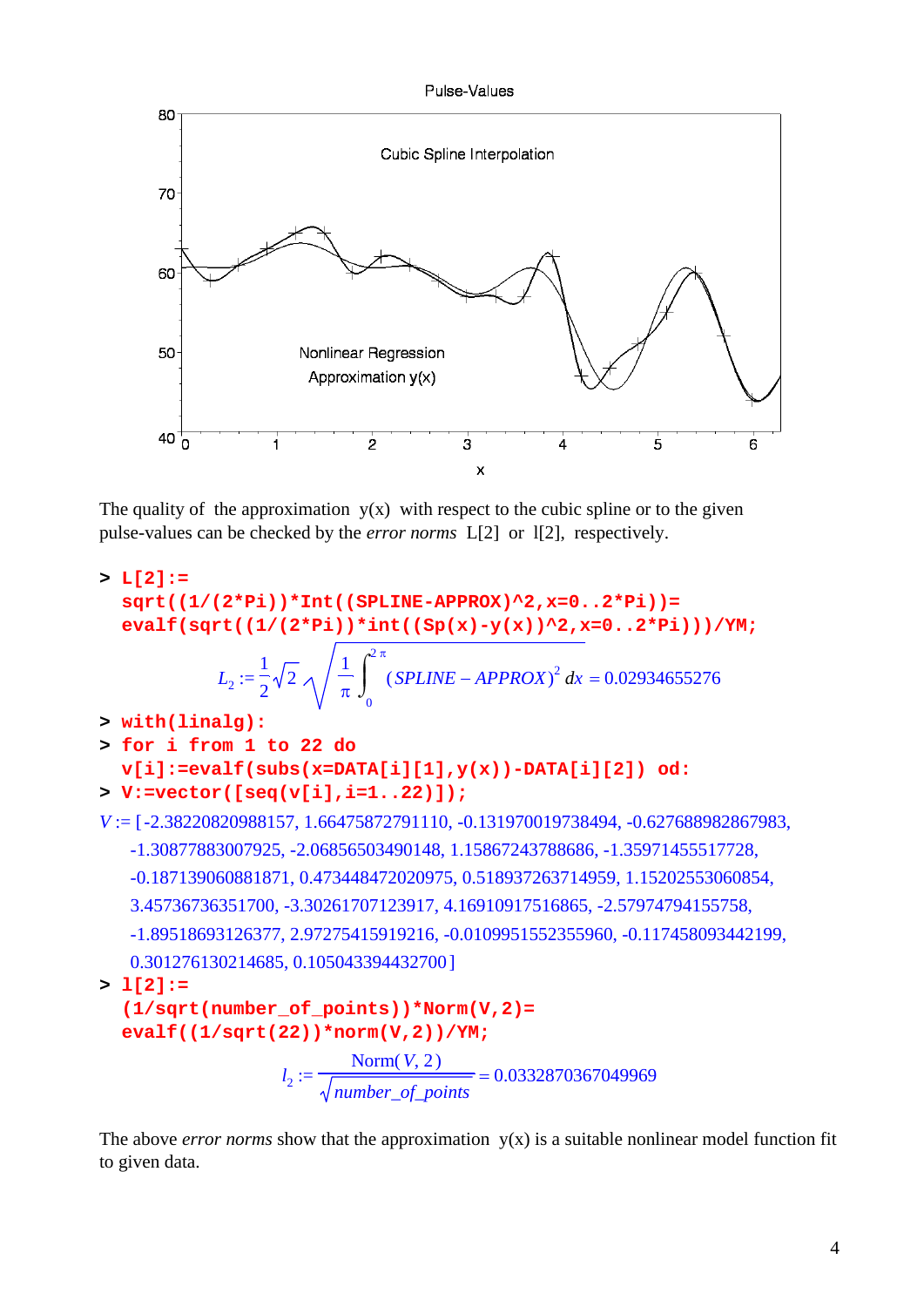*Note:* The above Approximation **y(x)** has been caculated using *floating-point arithmetic default*  in order to find *high precise results.* Furthermore, we have tested the calculation, for instance, with *digits = four* and *five* and found **not acceptable** results!

**>** 

## **Approximation of the Splinefunction by** *FOURIER-Series*

> restart:  
\n> with (Statistics):  
\n
$$
X := \left[0, \frac{2\pi}{21}, \frac{4\pi}{11}, \frac{2\pi}{11}, \frac{8\pi}{11}, \frac{10\pi}{11}, \frac{4\pi}{11}, \frac{2\pi}{11}, \frac{16\pi}{11}, \frac{6\pi}{11}, \frac{20\pi}{11}, \frac{22\pi}{11}, \frac{8\pi}{11}, \frac{26\pi}{11}, \frac{4\pi}{11}, \frac{10\pi}{11}, \frac{10\pi}{11}, \frac{32\pi}{11}, \frac{34\pi}{11}, \frac{12\pi}{11}, \frac{38\pi}{11}, \frac{40\pi}{11}, 2\pi\right]
$$
  
\n $\frac{32\pi}{21}, \frac{34\pi}{21}, \frac{12\pi}{21}, \frac{38\pi}{21}, \frac{40\pi}{21}, 2\pi\right]$   
\n>whattype(X);  
\n $Y := \text{array}((63,59,61,63,65,65,60,62,61,59,57,57,57,62,47,48,51,55,60,52,44,47]);$   
\n $Y := (63,59,61,63,65,65,60,62,61,59,57,57,57,62,47,48,51,55,60,52,44,47]$   
\n>whattype(Y);  
\n $YN := \text{evalf}(\text{Mean}(Y), 4); \text{ # mean value of Y # dimension = bpm$   
\n $YM := \text{evalf}(\text{Mean}(Y), 4); \text{ # mean value of Y # dimension = bpm$   
\n $YM := (0,63], [\frac{2\pi}{21}, 59], [\frac{4\pi}{21}, 61], [\frac{2\pi}{7}, 63], [\frac{8\pi}{21}, 65], [\frac{10\pi}{21}, 65], [\frac{4\pi}{7}, 60], [\frac{2\pi}{3}, 62], [\frac{16\pi}{21}, 61], [\frac{6\pi}{7}, 59], [\frac{20\pi}{21}, 57], [\frac{22\pi}{21}, 57], [\frac{8\pi}{7}, 57],$ 

**> FOURIER\_series(x):= a[0]/2+sum(a[k]\*cos(k\*x)+b[k]\*sin(k\*x),k=1..infinity);**

FOURIER\_series(x) := 
$$
\frac{1}{2}a_0 + \left(\sum_{k=1}^{\infty} (a_k \cos(kx) + b_k \sin(kx))\right)
$$

**> a[k]:=(1/Pi)\*Int(f(x)\*cos(k\*x),x=0..2\*Pi);**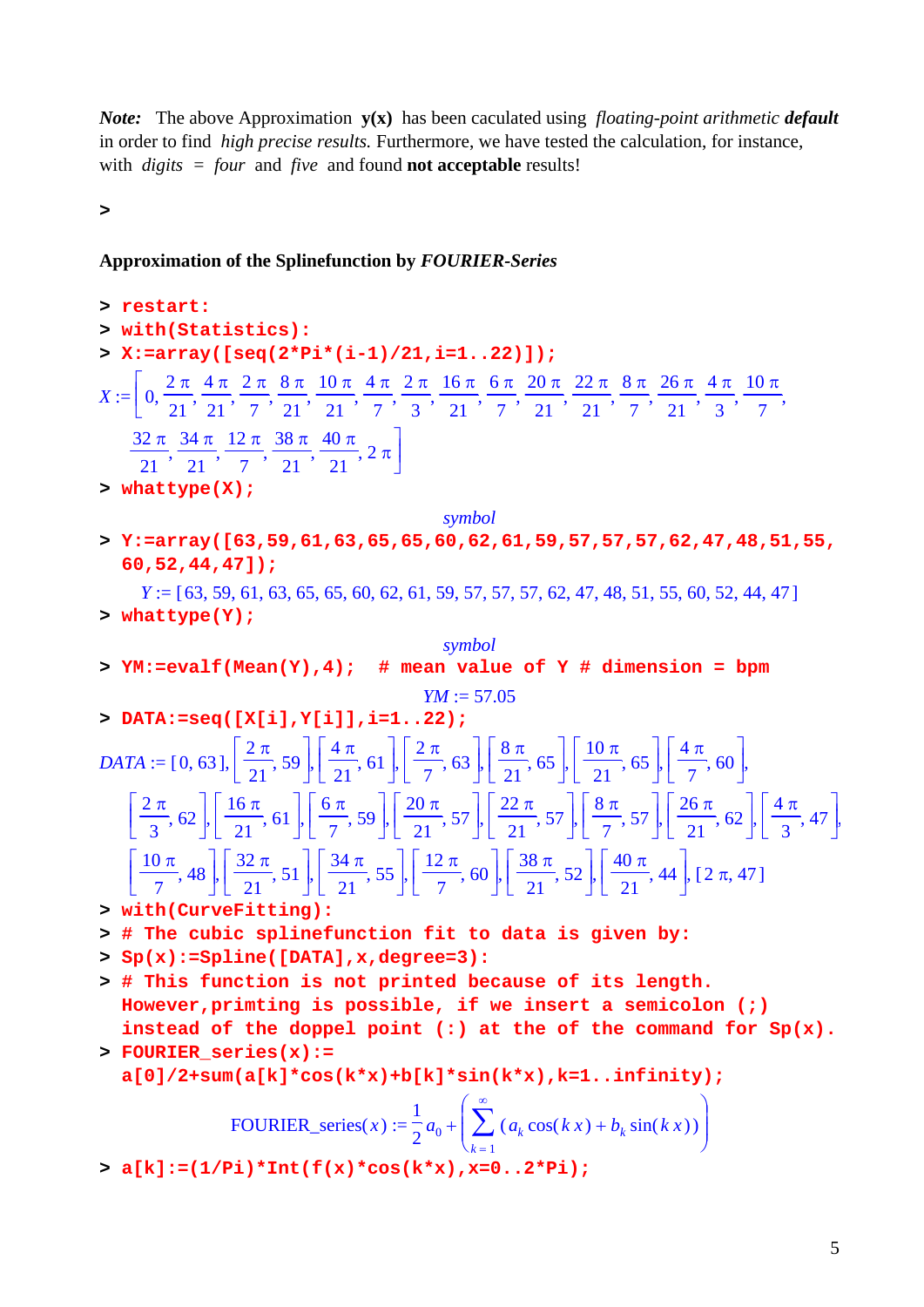$$
a_k := \frac{1}{\pi} \int_0^{2\pi} f(x) \cos(kx) dx
$$

**> a[0]:=simplify(subs(k=0,a[k]));**

$$
a_0 := \frac{1}{\pi} \int_0^{2\pi} f(x) \, dx
$$

**> b[k]:=(1/Pi)\*Int(f(x)\*sin(k\*x),x=0..2\*Pi);**

$$
b_k := \frac{1}{\pi} \int_0^{2\pi} f(x) \sin(kx) dx
$$

**> with(CurveFitting): F(x):=Sp(x):**

**> A[0]:=evalf(subs(f(x)=F(x),a[0]));**

$$
A_0 := 114.1960062
$$

- **> A[k]:=simplify(value(subs(f(x)=F(x),a[k]))):**
- **> A[k]:=subs({sin(k\*Pi)=0.,(cos(k\*Pi))^2=1.},%):**
- **> A[k]:=evalf(%):**

```
> for i in [seq(k,k=1..5)] do A[i]:=subs(k=i,A[k]) od:
```
**> for i in [seq(k,k=1..15)] do P[i]:=subs(k=i,A[k]) od:**

```
> for i in [seq(k,k=1..100)] do R[i]:=subs(k=i,A[k]) od:
```

```
> B[k]:=simplify(value(subs(f(x)=F(x),b[k]))):
```

```
> B[k]:=subs({sin(k*Pi)=0.,(cos(k*Pi))^2=1.},%):
```

```
> for i in [seq(k,k=1..5)] do B[i]:=subs(k=i,B[k]) od:
```

```
> for i in [seq(k,k=1..15)] do Q[i]:=subs(k=i,B[k]) od:
```
- **> for i in [seq(k,k=1..100)] do S[i]:=subs(k=i,B[k]) od:**
- **> # The coefficients A[i]...S[i] are not printed because of their length.However, it can be done by inserting semicolons (;) instead of doppelpoints (:) at the ends of the commands. The**  FOURIER-Series with  $k = 5$ , 15, 100 are expressed by  $y(x)$ , **z(x), T(x), respectively, as follows:**
- **>**

```
> y(x):=evalf(A[0]/2+sum(A[k]*cos(k*x)+B[k]*sin(k*x),k=1..5));
```

```
y(x) := 57.09800310 - 1.037475982 \cos(x) + 5.750747994 \sin(x) - 1.043625943 \cos(2, x)
```

```
+ 1.017438123 \sin(2 \cdot x) - 2.581563326 \cos(3 \cdot x) - 0.3011718296 \sin(3 \cdot x)
```
 $- 2.144147642 \cos(4 \cdot x) + 2.555986247 \sin(4 \cdot x) + 1.715299509 \cos(5 \cdot x)$ 

```
+ 1.882993266 \sin(5, x)
```

```
> y(0):=simplify(subs(x=0,y(x)));
```

```
y(0) := 52.00648972
```
**> y(0)[data]:=63;**

```
y(0)<sub>data</sub> := 63
```

```
> y(2*Pi):=simplify(subs(x=2*Pi,y(x)));
```
 $y( 2 \pi ) := 52.00648974$ 

**> y(2\*Pi)[data]:=47;**

$$
y(2 \pi)_{data} := 47
$$

**>**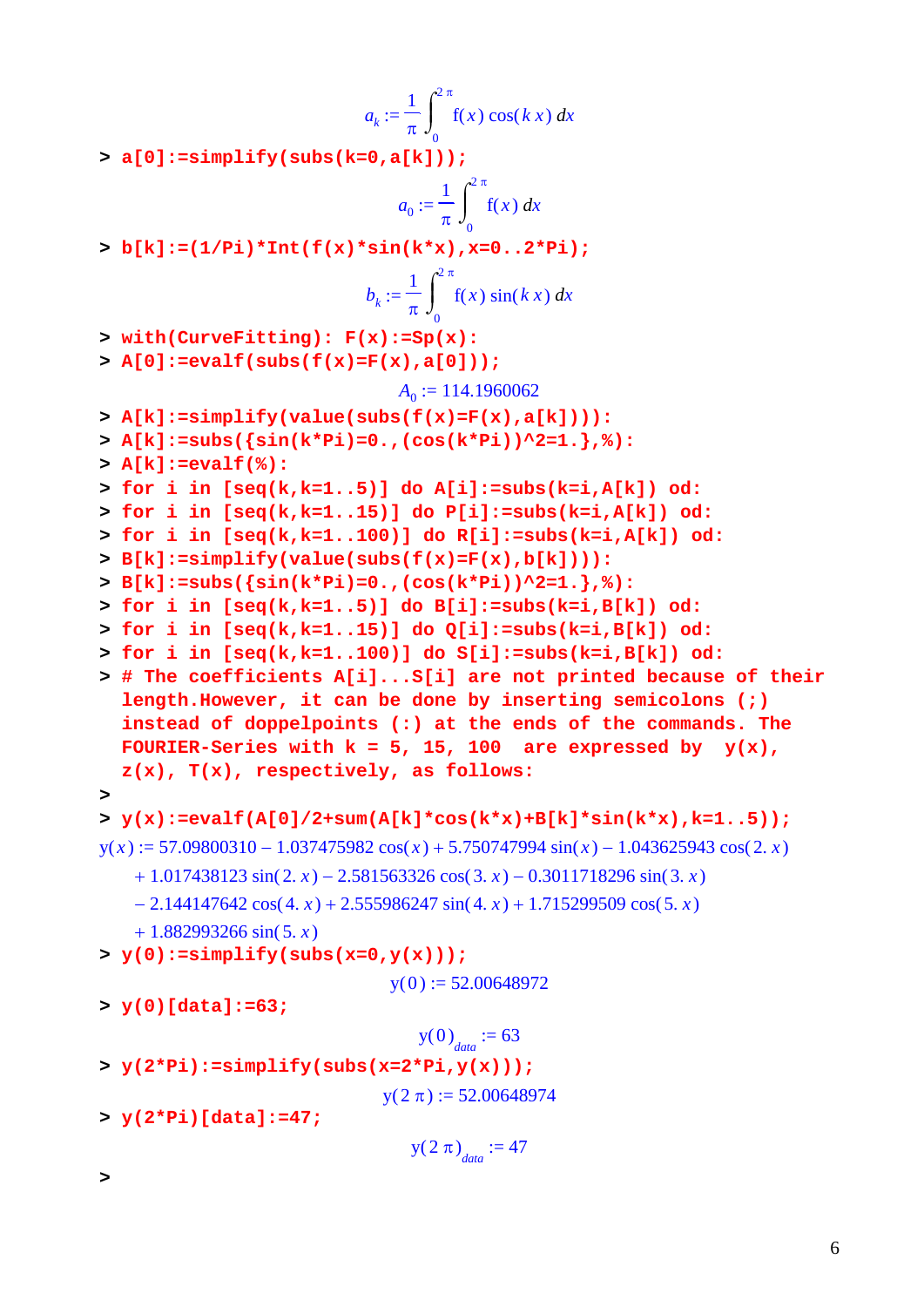```
> z(x):=evalf(A[0]/2+sum(P[k]*cos(k*x)+Q[k]*sin(k*x),k=1..15));
z(x) := -1.0374754 \cos(x) + 5.750747994 \sin(x) + 57.09800310 + 0.04588158316 \cos(15. x)+ 0.05707791714 \cos(14. x) + 0.2450638226 \cos(13. x) - 0.01220520060 \cos(12. x)+ 0.1780472153 \cos(11. x) + 0.2354260321 \cos(10. x) - 0.1540426313 \cos(9. x)+ 1.400542814 \cos(8. x) + 0.1770108345 \cos(7. x) + 0.0385764726 \cos(6. x)+ 0.3026995316 \sin( 14. x) + 0.3339772552 \sin( 15. x) + 0.5473660021 \sin( 12. x)+ 0.5061307261 \sin(13, x) + 1.104154831 \sin(10, x) + 0.05669948876 \sin(11, x)-0.1608339671 \sin(8. x) + 0.1772926149 \sin(9. x) + 1.065751796 \sin(6. x)+ 1.704896570 \sin(7, x) + 1.715299510 \cos(5, x) + 1.882993268 \sin(5, x)- 2.144147645 \cos(4 \cdot x) + 2.555986247 \sin(4 \cdot x) - 1.04362594 \cos(2 \cdot x)+ 1.017438123 \sin(2 \cdot x) - 2.581563325 \cos(3 \cdot x) - 0.3011718296 \sin(3 \cdot x)> z(0):=simplify(subs(x=0,z(x)));
                                    z( 0 ) := 54.21786916
```
**> z(0)[data]:=63;**

$$
z(0)_{data} := 63
$$
  
> z(2\*Pi):=simplys(x=2\*Pi, z(x)));  

$$
z(2\pi) := 54.21786923
$$

> 
$$
z(2*Pi)[data]:=47;
$$

$$
z(2 \pi)_{data} := 47
$$

- **>**
- **> T(x):=evalf(A[0]/2+sum(R[k]\*cos(k\*x)+S[k]\*sin(k\*x),k=1..100)):**
- **> # This equation is not printed because of its length with more than 100 terms. However, printing is possible, if we insert a semicolon (;) instead of the doppelpoint (:) at the end of the command for T(x).**

```
> T(0):=simplify(subs(x=0,T(x)));
```

$$
T(0) := 54.88027315
$$

**> T(0)[data]:=63;**

$$
T(0)_{data} := 63
$$

**> T(2\*Pi):=simplify(subs(x=2\*Pi,T(x)));**

$$
T(2 \pi) := 54.88027358
$$

**> T(2\*Pi)[data]:=47;**

$$
T(2 \pi)_{data} := 47
$$

- **> # The following Figure illustrades the approximations of the splinefunction by FOURIER-Series with k = [5, 15]:**
- **> alias(th=thickness,co=color):**
- **> p[1]:=plot(Sp(x),x=0..2\*Pi,40..80,axes=boxed,th=3,co=black):**
- **> p[2]:=plot([DATA],x=0..2\*Pi,th=3,co=black, style=point,symbol=cross,symbolsize=50,title="Pulse-Values"):**
- **> p[3]:=plot({y(x),z(x)},x=0..2\*Pi,th=2,co=black):**
- **> p[4]:=plots[textplot]({[3,75,`Cubic Spline Interpolation`], [2,50,`FOURIER-Series k = [5, 15]`]}):**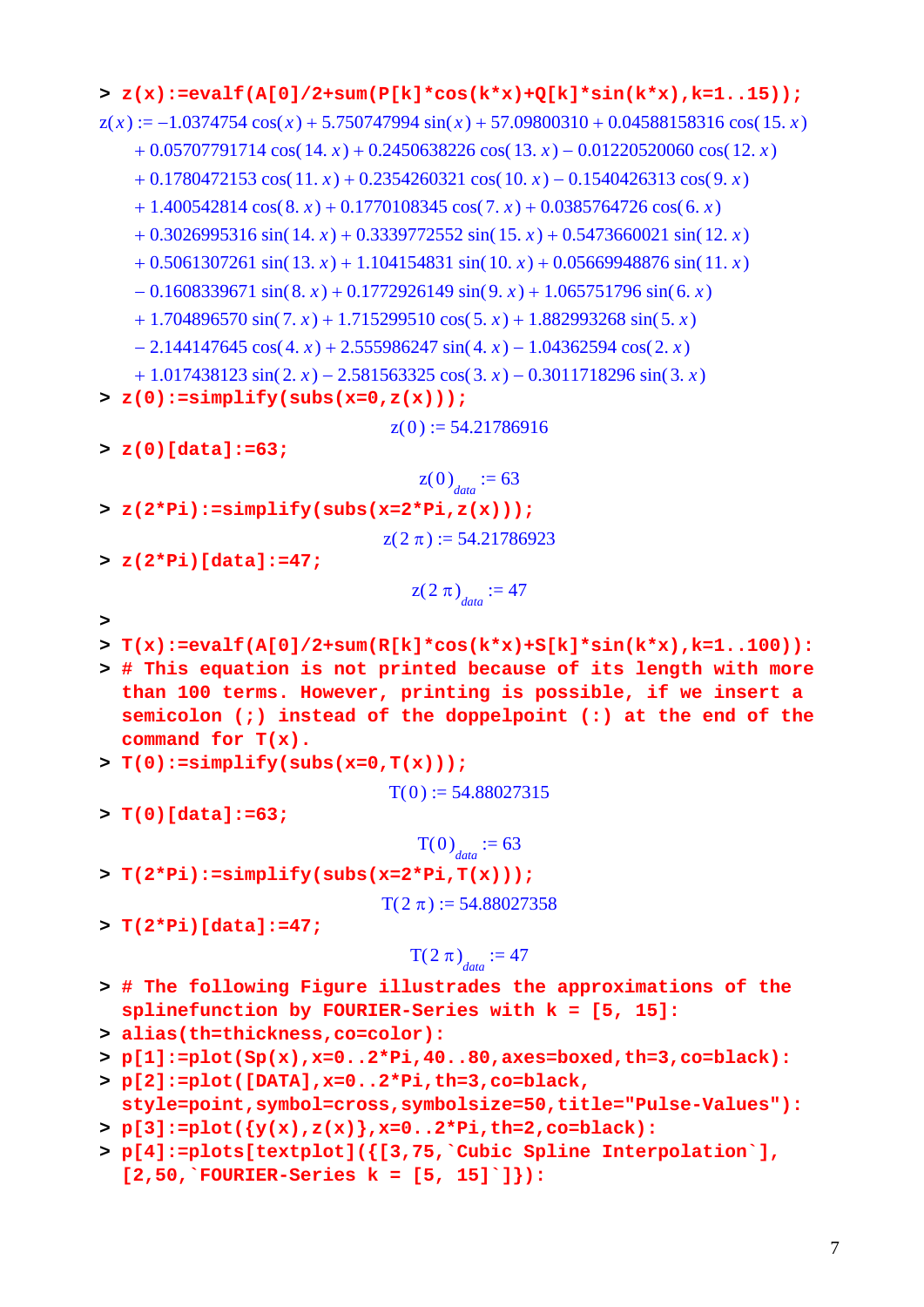#### **> plots[display](seq(p[k],k=1..4));**



- **> # The next Figure shows the FOURIER-Series with k = 100:**
- **> alias(th=thickness,co=color):**
- **> p[1]:=plot(Sp(x),x=0..2\*Pi,40..80,axes=boxed,th=3,co=black):**
- **> p[2]:=plot([DATA],x=0..2\*Pi,th=3,co=black, style=point,symbol=cross,symbolsize=50,title="Pulse-Values"):**
- **> p[3]:=plot(T(x),x=0..2\*Pi,th=2,co=black):**
- **> p[4]:=plots[textplot]({[3,75,`Cubic Spline Interpolation`], [2,50,`FOURIER-Series k = 100`]}):**
- **> plots[display](seq(p[k],k=1..4));**



In this Figure we cannot observe differencies between the splinefunction and the FOURIER-Series. Only immediately at the beginning  $x = 0$  and at the end  $x = 2*Pi$ :

```
> T(0):=simplify(subs(x=0,T(x))); 
  T(0.021):=simplify(subs(x=0.021,T(x)));
                             T(0) := 54.88027315T( 0.021 ) := 63.06636791
```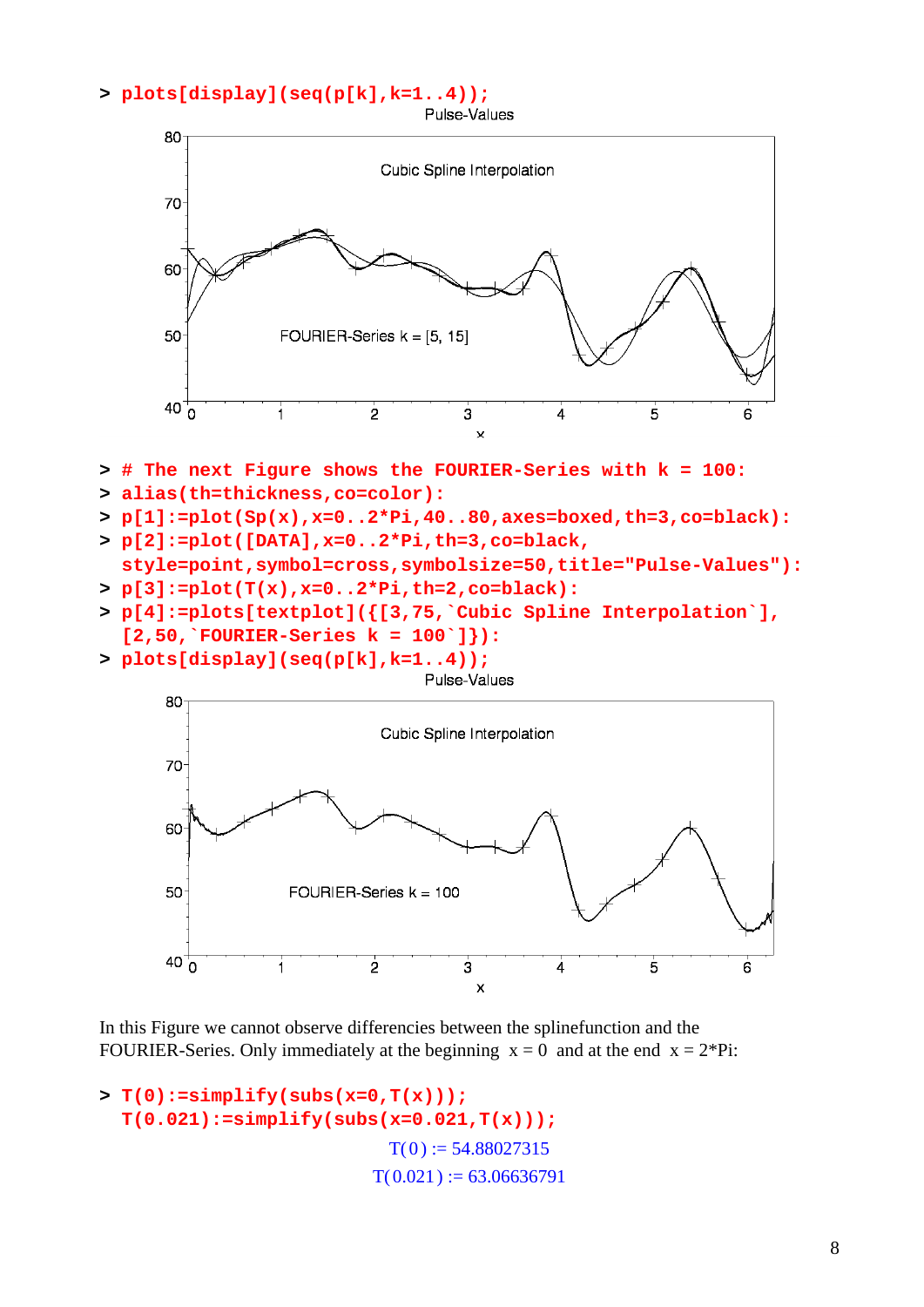**> T(0)[data]:=63;**

```
T(0)<sub>data</sub> := 63
> T(2*Pi):=simplify(subs(x=2*Pi,T(x))); 
  T(1.9943*Pi):=simplify(subs(x=1.9943*Pi,T(x)));
                                 T(2 \pi) := 54.88027358T(6.265278230) := 47.03280626> T(2*Pi)[data]:=47;
                                    T(2 \pi)<sub>data</sub> := 47
```
Because of the above anomaly at  $x = 0$  and  $x = 2*Pi$ , let us discuss the following *error norms* L[2] and I[2] between  $x = 2^{*}Pi/21 = 0.299$  and  $x = 40^{*}Pi/21 = 5.984$  instead  $x = [0...2^{*}Pi]$ . Thus, we consider only 20 pulse-values instead of the complete number of 22. The *error norms* L[2]( $k = 5$ , 15, 100), of the approximations y(x), z(x), and T(x) with respect to the cubicfunction can thus be expressed as:

**> L[2][k=5]:= sqrt((1/5.685)\*Int((SP(xi)-y(xi))^2,xi=0.299..5.984))= sqrt((1/5.685)\*int((Sp(x)-y(x))^2,x=0.299..5.984))/YM;**  $L_{2_{k=5}} :=$  $0.4194061220 \wedge$  |  $(SP(\xi) - y(\xi))^2 d\xi =$  $\int$  $\int$ 0.299 5.984  $(SP(\xi) - y(\xi))^2 d\xi = 0.02973261534$ **> L[2][k=15]:= sqrt((1/5.685)\*Int((SP(xi)-z(xi))^2,xi=0.299..5.984))= sqrt((1/5.685)\*int((Sp(x)-z(x))^2,x=0.299..5.984))/YM;**  $L_{2_{k=15}} :=$  $0.4194061220 \wedge$  |  $(SP(\xi) - z(\xi))^2 d\xi =$  $\int$  $\int$ 0.299 5.984  $(SP(\xi) - z(\xi))^2 d\xi = 0.004180071437$ **> L[2][k=100]:= sqrt((1/5.685)\*Int((SP(xi)-T(xi))^2,xi=0.299..5.984))= sqrt((1/5.685)\*int((Sp(x)-T(x))^2,x=0.299..5.984))/YM;**  $L_{2_{k=100}} :=$  $0.4194061220 \wedge$   $\left( \text{SP}(\xi) - \text{T}(\xi) \right)^2 d\xi =$  $\int$  $\int$ 0.299 5.984  $(SP(\xi) - T(\xi))^2 d\xi = 0.0006802844784$ **>** 

The three values above show the *error norms* L[2] of the *FOURIER-Series* y(x), z(x), and T(x) relative to the *cubic splinefunction.* Furthermore one should discuss the *error norms* with respect to the given measured data, as follows:

```
> with(linalg):
> for i from 2 to 21 do 
  u[i]:=subs(x=DATA[i][1],y(x))-DATA[i][2] od:
> U:=evalf(vector([seq(u[i],i=2..21)]),4);
U := [0.268, 1.223, -0.025, -0.636, -0.615, 1.995, -1.547, -0.064, 0.895, -0.3071, -0.8599,2.110, -3.518, 4.081, -2.449, -0.965, 3.229, -1.855, -1.589, 2.697]
```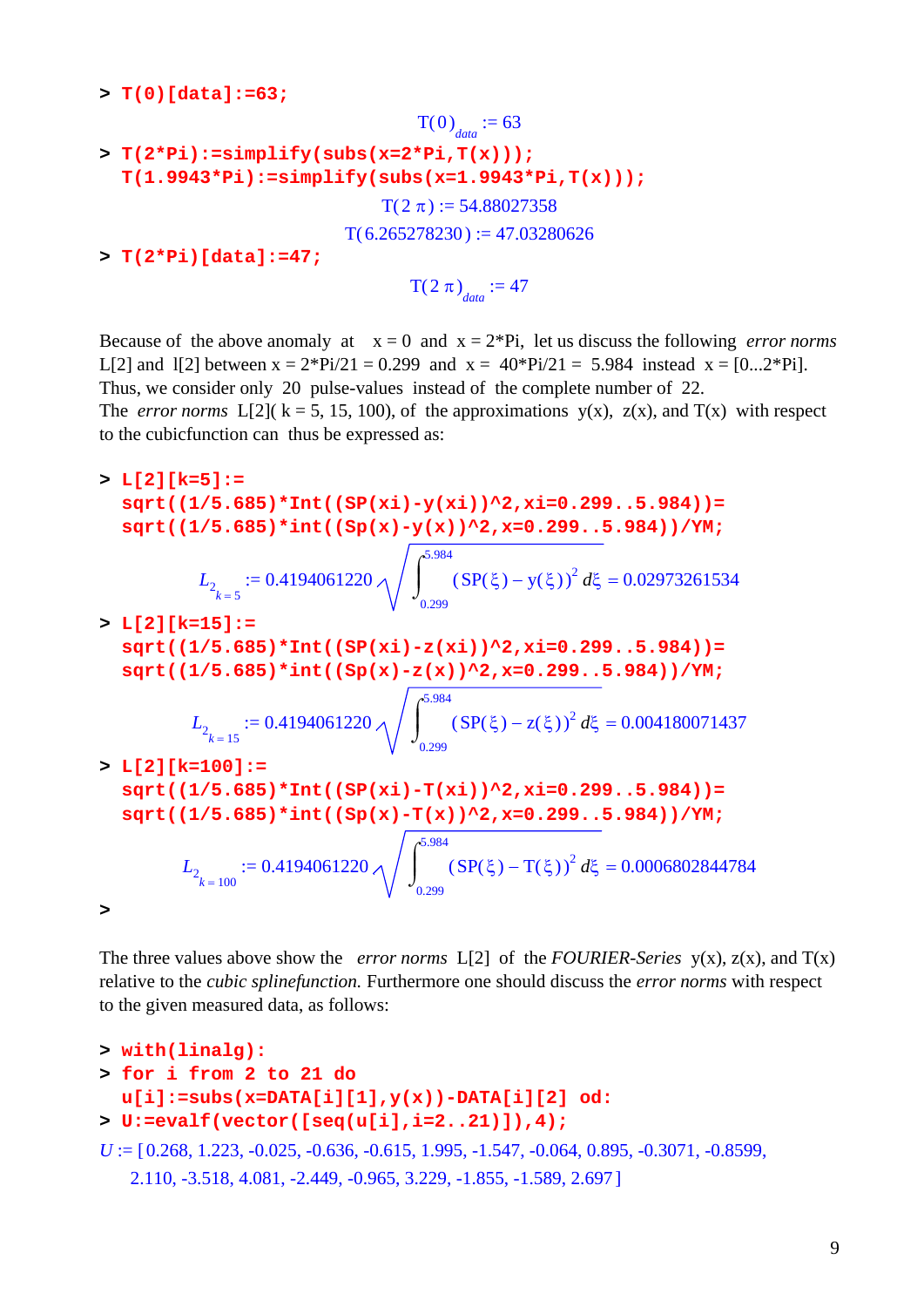```
> l[2][k=5]:= 
  (1/sqrt(number_of_points))*Norm(U,2)= 
  evalf((1/sqrt(20))*norm(U,2),4)/YM;
                     l_{2_{k=5}} := = 
                                Norm(U, 2)number_of_points
                                                0.03381244522
> for i from 2 to 21 do 
  v[i]:=subs(x=DATA[i][1],z(x))-DATA[i][2] od:
> V:=evalf(vector([seq(v[i],i=2..21)]),4);
V := [0.138, 0.557, -0.047, -0.291, 0.045, 0.236, -0.063, -0.158, 0.073, 0.1649, -0.1109, -0.123,0.047, 0.154, -0.170, -0.105, 0.263, 0.113, -0.479, -0.384> l[2][k=15]:= 
  (1/sqrt(number_of_points))*Norm(V,2)= 
  evalf((1/sqrt(20))*norm(V,2),4)/YM;
> 
                    l_{2_k} := :=
                                              = 
                               Norm(V, 2)number_of_points
                                               0.004087642419
> for i from 2 to 21 do 
  w[i]:=subs(x=DATA[i][1],T(x))-DATA[i][2] od:
> W:=evalf(vector([seq(w[i],i=2..21)]),4);
W := [-0.034, 0.079, 0.041, -0.019, -0.043, 0.006, 0.032, 0.002, -0.039, -0.0201, -0.0119,-0.007, -0.040, -0.021, -0.020, 0.041, 0.022, 0.001, -0.056, 0.010> l[2][k=100]:= 
  (1/sqrt(number_of_points))*Norm(W,2)= 
  evalf((1/sqrt(20))*norm(W,2),4)/YM;
                   l_{2_k} := 100} :=
                                              = 
                               Norm(W, 2)number_of_points
                                               0.0005851007888
>
```
*Note*: Because of its "piecevise character" of the splinefunction the precision of the L[2] error norm cannot be arrived by *Digits,* for instance, equal to four. Therefore, we have caculeted the L[2] error norms above with the default value of ten. However, the calculation of the l[2] error norms with *Digits = 4* is possible without loss of *precision.* 

The *error norms* may sometimes be improved without changing the number of terms, if we utilize the method of *smoothing*. As an example let us apply this method to the FOURIER-Series  $y(x)$ with  $k = 5$  terms. Introducing the *smoothing factor*  $g(k, N)$  we arrive at the *modified* Fourier-Series G(x,n,N) as:

**> g(k,N):=N\*sin(Pi\*k/N)/Pi/k; # smoothing factor for FOURIER-Series**

$$
g(k, N) := \frac{N \sin\left(\frac{\pi k}{N}\right)}{\pi k}
$$

**> G(x,n,N):=** 

**A[zero]/2+sum(g(kappa,Nu)\*(A[kappa]\*cos(kappa\*x)+**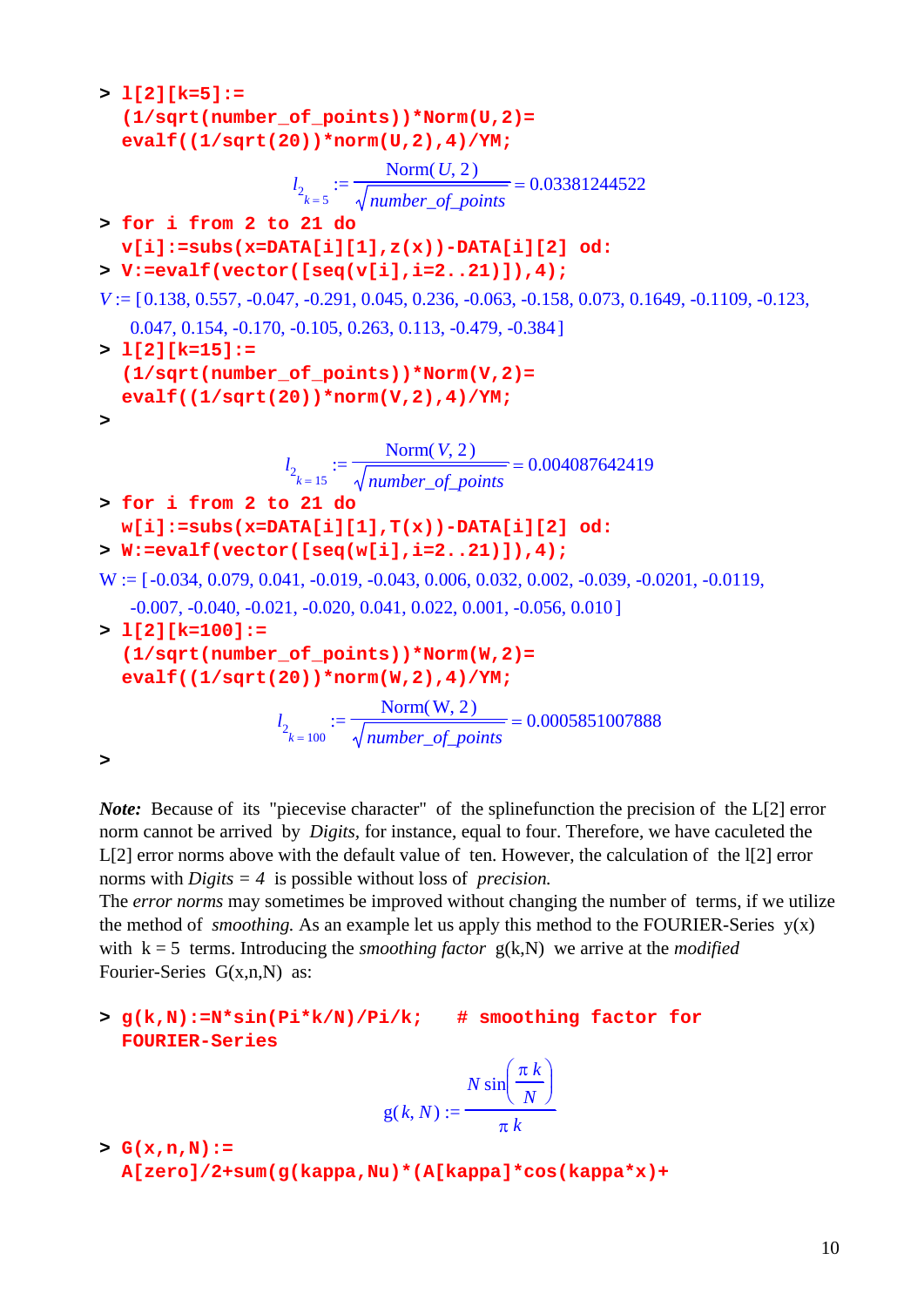**B[kappa]\*sin(kappa\*x)),kappa =1..n); # smoothing function**

$$
G(x, n, N) := \frac{1}{2} A_{zero} + \left( \sum_{\kappa=1}^{n} g(\kappa, N) \left( A_{\kappa} \cos(\kappa x) + B_{\kappa} \sin(\kappa x) \right) \right)
$$

- $>$  # Example for  $y(x)$  with  $n = 5$  and  $N = n + 1$ :
- **> g(k,6):=subs(N=6,g(k,N));**

$$
g(k, 6) := \frac{6 \sin\left(\frac{\pi k}{6}\right)}{\pi k}
$$

**> G(x,n=5,N=6):= evalf(subs({n=5,Nu=6,kappa=k,g(kappa,Nu)=g(k,6), A[zero]=A[0],A[kappa]=A[k],b[kappa]=B[k]},G(x,n,N)));**

$$
G(x, n = 5, N = 6) := 57.09800310 - 0.9907161038 \cos(x) + 5.491559915 \sin(x)
$$

- $-0.8630716053 \cos(2 \cdot x) + 0.8414145698 \sin(2 \cdot x) 1.643474286 \cos(3 \cdot x)$
- $-0.1917319392 \sin(3, x) 0.8865979059 \cos(4, x) + 1.056891807 \sin(4, x)$

$$
+ 0.3275980719 \cos(5x) + 0.3596252237 \sin(5x)
$$

**> G(0,n=5,N=6):=simplify(subs(x=0,G(x,n=5,N=6)));**

$$
G(0, n = 5, N = 6) := 53.04174128
$$

**> y(0):=simplify(subs(x=0,y(x)));**

 $y(0) := 52.00648972$ 

**> y(0)[data]:=63;**

$$
y(0)_{data} := 63
$$

**> G(2\*Pi,n=5,N=6):=simplify(subs(x=2\*Pi,G(x,n=5,N=6)));**

$$
G(2 \pi, n = 5, N = 6) := 53.04174126
$$

**> y(2\*Pi):=simplify(subs(x=2\*Pi,y(x)));**

 $y( 2 \pi ) := 52.00648974$ 

**> y(2\*Pi)[data]:=47;**

$$
y(2\pi)_{data} := 47
$$

- **> alias(th=thickness,co=color):**
- **> p[1]:=plot(Sp(x),x=0..2\*Pi,40..80,axes=boxed,th=3,co=black):**
- **> p[2]:=plot([DATA],x=0..2\*Pi,th=3,co=black, style=point,symbol=cross,symbolsize=50):**
- **> p[3]:=plot({y(x),G(x,n=5,N=6)},x=0..2\*Pi, th=1,co=black,title="Pulse-Values"):**
- **> p[4]:=plots[textplot]({[3,75,`Cubic Spline Interpolation`], [2,50,`FOURIER-Series k = 5`],[2,45,`Its Smoothing G(x,n=5,N=6)`]}):**
- **> plots[display](seq(p[k],k=1..4));**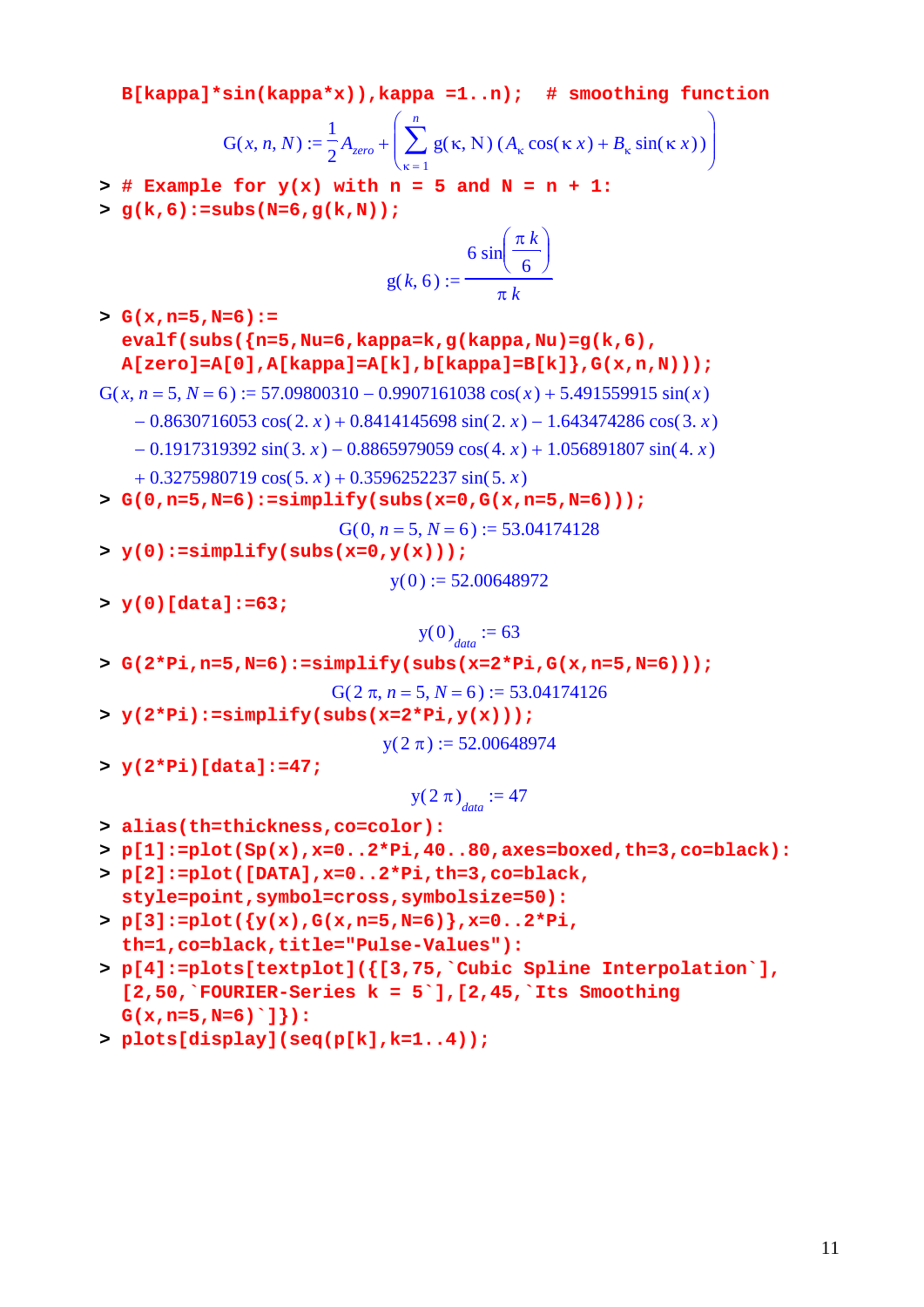

- **> # In this Figure both the FOURIER-Approximation y(x) with k = 5 and its smoothing G(x,n=5,N=6) are represented by thin lines and differ from the cubic spline interpolation (thick line) more at the beginning x = 0 and at the end**
- **> # x = 2\*Pi. Thus, we consider the data between x = 2\*Pi/21 = 0.299 and x = 40\*Pi/21 = 5.984 instead of x = [0...2\*Pi] in order to calculate the error norms M[2] and m[2] for the smoothing with respect to the cubic spline and the given data, respectively.**
- **> M[2][G\_k=5]:= sqrt((1/5.685)\*Int((SP(xi)-G(xi))^2,xi=0.299..5.984))= sqrt((1/5.685)\*int((Sp(x)-G(x,n=5,N=6))^2,x=0.299..5.984))/YM;**

$$
M_{2_{G_k = 5}} := 0.4194061220 \sqrt{\int_{0.299}^{5.984} (SP(\xi) - G(\xi))^2 d\xi} = 0.04361025500
$$

- **> L[2][y\_k=5]:=0.02973261539; # by comparison with M[2][G\_k=5]**  $L_{2}$  := 0.02973261539
- **> with(linalg):**
- **> for i from 2 to 21 do q[i]:=subs(x=DATA[i][1],G(x,n=5,N=6))-DATA[i][2] od:**
- **> Q:=evalf(vector([seq(q[i],i=2..21)]));**
- $Q := [-1.600718285, 0.118110312, 0.100398833, -1.296254782, -1.672640897, 2.344476781,$ -0.708082836, -0.731428092, 0.008441527, 0.8974699744, 0.6244444103, 0.431036868, -6.503707734, 5.029927996, 2.102381119, 0.703805299, -0.511270106, -5.342454724, 0.193510065, 6.828878082]
- **> m[2][G\_k=5]:= (1/sqrt(number\_of\_points))\*Norm(Q,2)= evalf((1/sqrt(20))\*norm(Q,2))/YM;**

$$
m_2_{G_k = 5} := \frac{\text{Norm}(Q, 2)}{\sqrt{\text{number\_of\_points}}} = 0.05003553206
$$

**>** 

**>**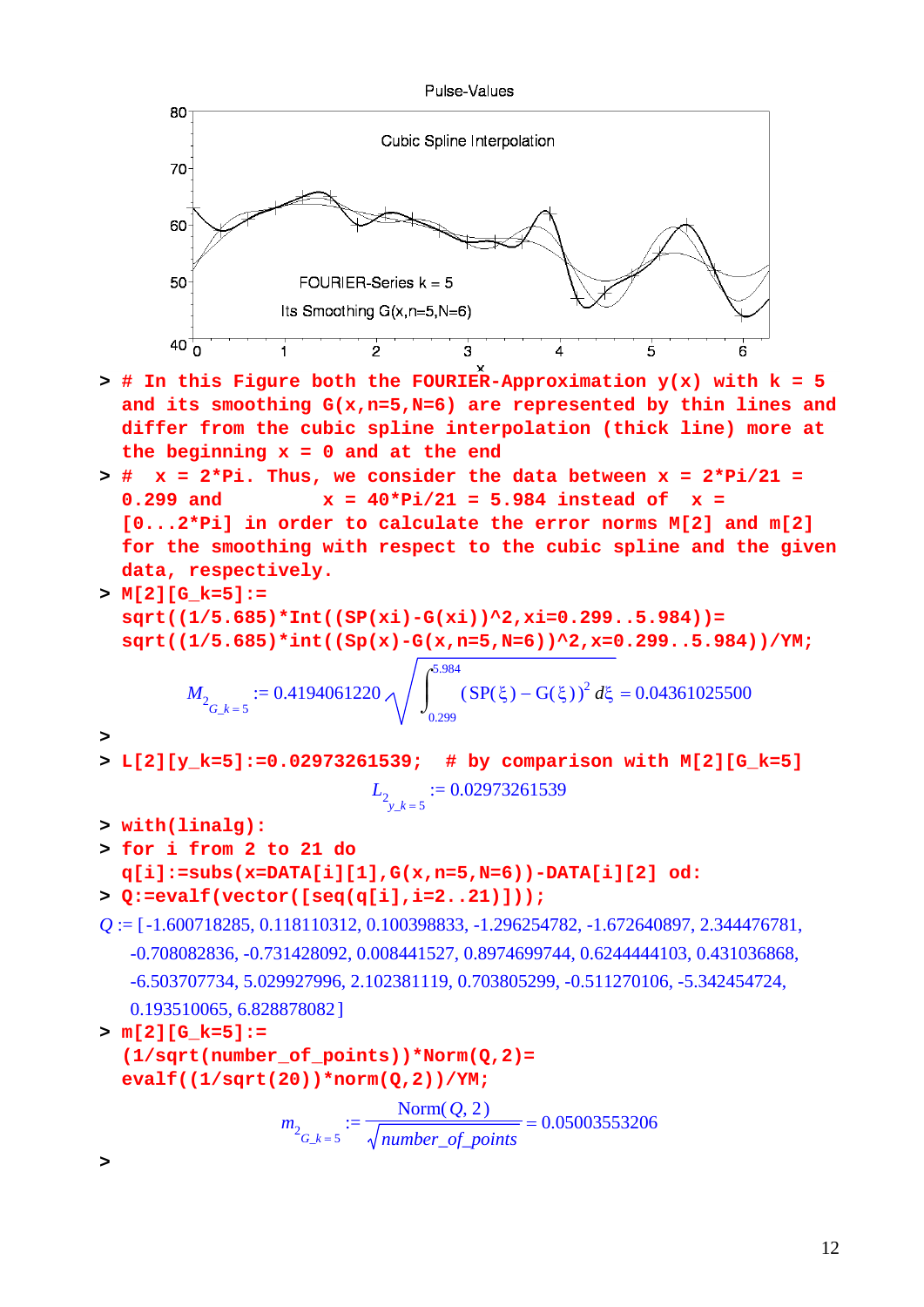#### **> l[2][y\_k=5]:=0.03381244522; # by coparison with m[2][G\_k=5]**

 $l_{2}$  := 0.03381244522

- **> # We see, in this example of the approximation with k = 5 terms the error norms L[2], l[2] are less than the corresponding values M[2], m[2]. In other examples we observe less error norms of the smoothings than the corresponding values due to the original approximations.**
- **>**
- **> # The next example is concerned with the smoothing of the FOURIER-Series z(x) with k = 15 and N = 16:**
- **> g(k,16):=subs(N=16,g(k,N)); # smoothing factor**

$$
g(k, 16) := \frac{16 \sin\left(\frac{\pi k}{16}\right)}{\pi k}
$$

**> G(x,n=15,N=16):= evalf(subs({n=15,Nu=16,kappa=k,g(kappa,Nu)=g(k,6), A[zero]=A[0],A[kappa]=A[k],B[kappa]=B[k]},G(x,n,N)));**

 $G(x, n = 15, N = 16) := -0.9907161288 \cos(x) + 5.491559855 \sin(x) + 57.09800310$ 

- $+ 0.005841824634 \cos(15. x) + 0.006743293932 \cos(14. x) + 0.01800143943 \cos(13. x)$
- $-0.01545659691 \cos(11, x) 0.03893915225 \cos(10, x) + 0.03268886121 \cos(9, x)$
- $-0.2895598960 \cos(8. x) 0.02414755710 \cos(7. x) + 0.03576149974 \sin(14. x)$
- $+ 0.04252330470 \sin(15, x) + 0.03717840312 \sin(13, x) 0.1826257387 \sin(10, x)$
- $-0.004922183990 \sin(11. x) + 0.03325215555 \sin(8. x) 0.03762266114 \sin(9. x)$
- $-0.2325794711 \sin(7, x) + 0.3275980719 \cos(5, x) + 0.3596252233 \sin(5, x)$
- $-0.8865979059 \cos(4 \cdot x) + 1.056891806 \sin(4 \cdot x) 0.8630716019 \cos(2 \cdot x)$
- $+ 0.8414145716 \sin(2 \cdot x) 1.643474285 \cos(3 \cdot x) 0.1917319432 \sin(3 \cdot x)$
- **> alias(th=thickness,co=color):**

```
> p[1]:=plot(Sp(x),x=0..2*Pi,40..80,axes=boxed,th=3,co=black):
```
- **> p[2]:=plot([DATA],x=0..2\*Pi,th=3,co=black, style=point,symbol=cross,symbolsize=50):**
- **> p[3]:=plot(z(x),x=0..2\*Pi,th=1,co=black,title="Pulse-Values"):**
- **> p[4]:=plot(G(x,n=15,N=16),x=0..2\*Pi,th=2,co=black):**
- **> p[5]:=plots[textplot]({[3,75,`Cubic Spline Interpolation`], [2,50,`FOURIER-Series k = 15`],[2,45,`Its Smoothing G(x,n=15,N=16)`]}):**
- **> plots[display](seq(p[k],k=1..5));**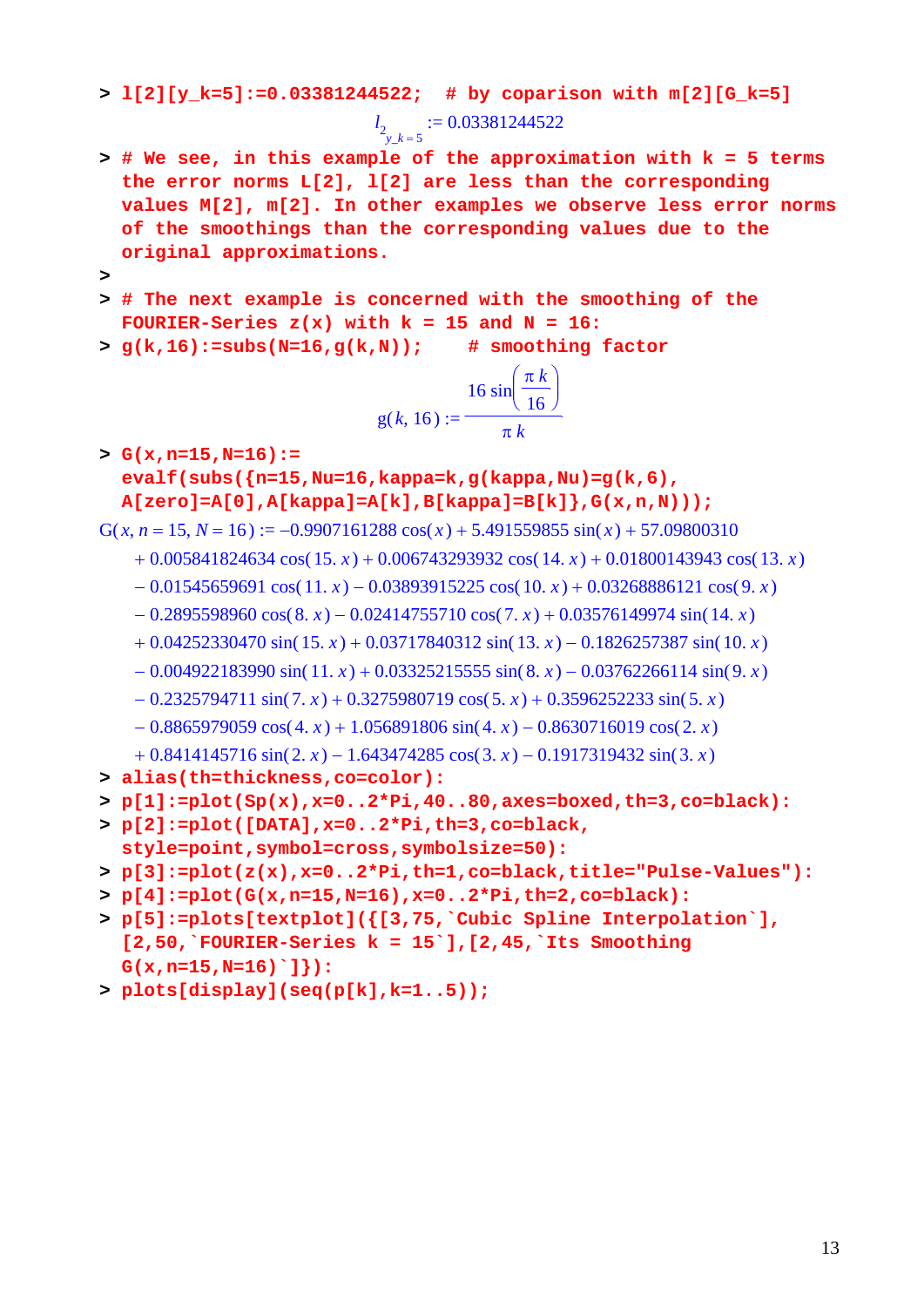

The next part of this worsheet is concerned with the

## **Dimensionless Representation**

where the given pulse values have been divided by its mean value  $YM = 57.05$ .

```
> restart: 
> with(Statistics):
```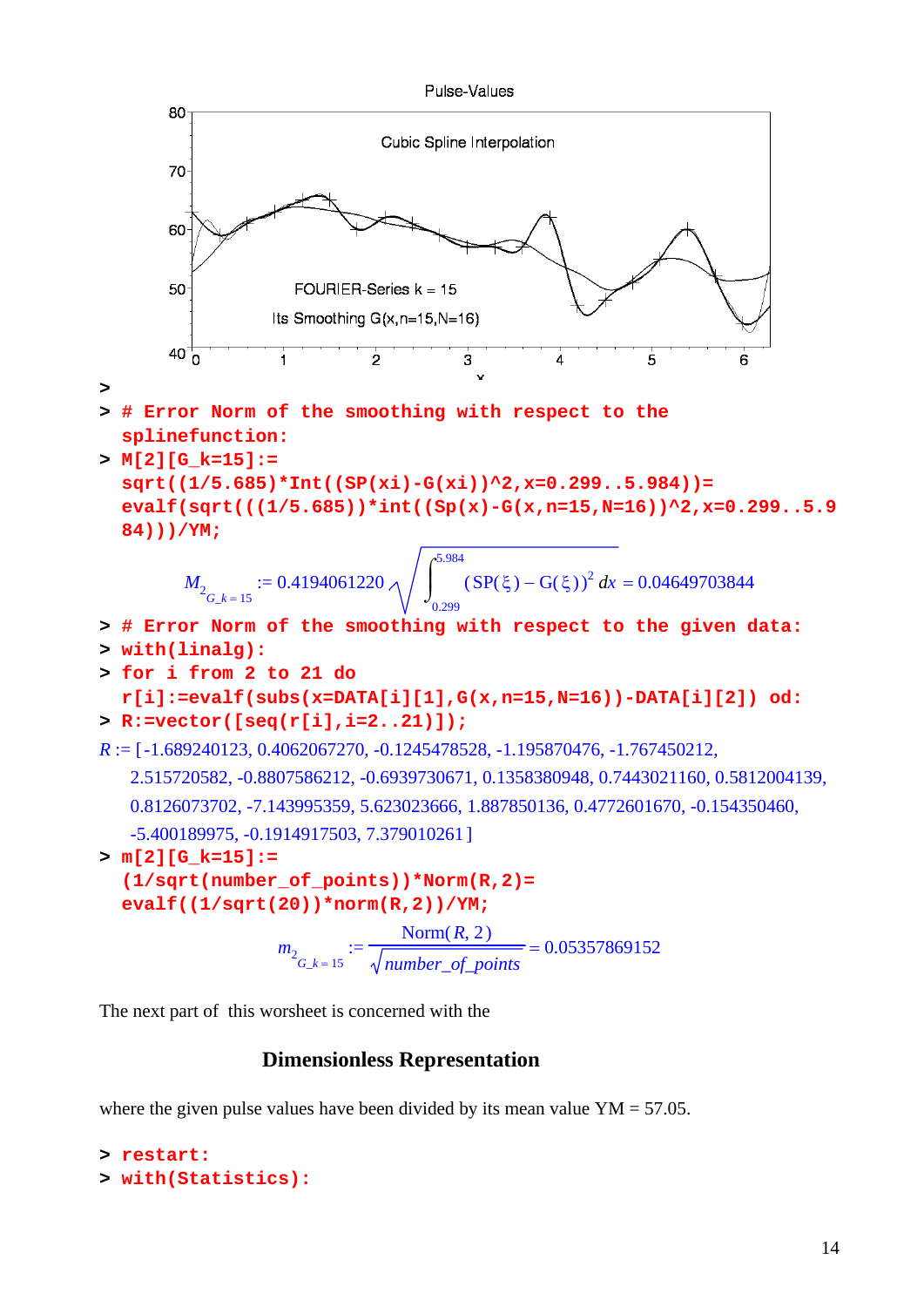**> X:=array([seq(2\*Pi\*(i-1)/21,i=1..22)]);**

#### $X := | 0$  $2 \pi$ 21 4 π 21  $2 \pi$ 7 8 π 21 10 π 21 4 π 7  $2 \pi$ 3 16 π 21 6 π 7 20 π 21 22 π 21 8 π 7 26 π 21 4 π 3  $\mathcal{I} := \left[ 0, \frac{2\pi}{21}, \frac{4\pi}{21}, \frac{2\pi}{7}, \frac{8\pi}{21}, \frac{10\pi}{21}, \frac{4\pi}{7}, \frac{2\pi}{3}, \frac{16\pi}{21}, \frac{6\pi}{7}, \frac{20\pi}{21}, \frac{22\pi}{21}, \frac{8\pi}{7}, \frac{26\pi}{21}, \frac{4\pi}{3}, \frac{10\pi}{7}, \frac{10\pi}{31}, \frac{10\pi}{31}, \frac{10\pi}{31}, \frac{10\pi}{31}, \frac{10\pi}{31}, \frac{$ 32 π 21 34 π 21 12 π 7 38 π 21 40 π  $\frac{1}{21},\frac{1}{7},\frac{1}{21},\frac{1}{21},\frac{1}{21},2\pi$ ⎤  $\overline{\phantom{a}}$ **> whattype(X);**

*symbol*

**> Y:=array([63,59,61,63,65,65,60,62,61,59,57,57,57,62,47,48,51,55, 60,52,44,47]);**

*Y* := [63, 59, 61, 63, 65, 65, 60, 62, 61, 59, 57, 57, 57, 62, 47, 48, 51, 55, 60, 52, 44, 47] **> whattype(Y);**

*symbol*

- **> YM:=evalf(Mean(Y)); # mean value of Y # dimension = bpm** *YM*  $:=$  57.0454545454545
- **> Z:=array(evalf([seq(Y[i],i=1..22)/YM],4)); # dimensionless pulse values**

*Z* := [1.104, 1.034, 1.069, 1.104, 1.139, 1.139, 1.052, 1.087, 1.069, 1.034, 0.9992, 0.9992,

- $0.9992, 1.087, 0.8239, 0.8414, 0.8940, 0.9642, 1.052, 0.9116, 0.7713, 0.8239$
- **> whattype(Z);**

*symbol*

- **>**
- **> ZM:=convert(Mean(Z),rational);**

$$
ZM:=\frac{52376}{52381}
$$

**> DATA:=seq([X[i],Z[i]],i=1..22);**

$$
DATA := [0, 1.104], \left[\frac{2\pi}{21}, 1.034\right], \left[\frac{4\pi}{21}, 1.069\right], \left[\frac{2\pi}{7}, 1.104\right], \left[\frac{8\pi}{21}, 1.139\right], \left[\frac{10\pi}{21}, 1.139\right],
$$
\n
$$
\left[\frac{4\pi}{7}, 1.052\right], \left[\frac{2\pi}{3}, 1.087\right], \left[\frac{16\pi}{21}, 1.069\right], \left[\frac{6\pi}{7}, 1.034\right], \left[\frac{20\pi}{21}, 0.9992\right], \left[\frac{22\pi}{21}, 0.9992\right],
$$
\n
$$
\left[\frac{8\pi}{7}, 0.9992\right], \left[\frac{26\pi}{21}, 1.087\right], \left[\frac{4\pi}{3}, 0.8239\right], \left[\frac{10\pi}{7}, 0.8414\right], \left[\frac{32\pi}{21}, 0.8940\right],
$$
\n
$$
\left[\frac{34\pi}{21}, 0.9642\right], \left[\frac{12\pi}{7}, 1.052\right], \left[\frac{38\pi}{21}, 0.9116\right], \left[\frac{40\pi}{21}, 0.7713\right], [2\pi, 0.8239]
$$

- **> with(CurveFitting):**
- **> Sp(x):=Spline([DATA],x,degree=3):**
- **> alias(th=thickness,co=color):**
- **> p[1]:=plot([DATA],x=0..2\*Pi,0.5..1.5,th=3,co=black, style=point,symbol=cross,symbolsize=50,axes=boxed, title="Pulse-Values relative to the Mean-Value YM = 57.05"):**
- **> p[2]:=plot(Sp(x),x=0..2\*Pi,th=3,co=black):**
- **> p[3]:=plot(1,x=0..2\*Pi,linestyle=3,th=1,co=black):**
- **> p[4]:=plots[textplot]([3,1.3,`Cubic Spline Interpolation`]):**
- **> plots[display](seq(p[k],k=1..4));**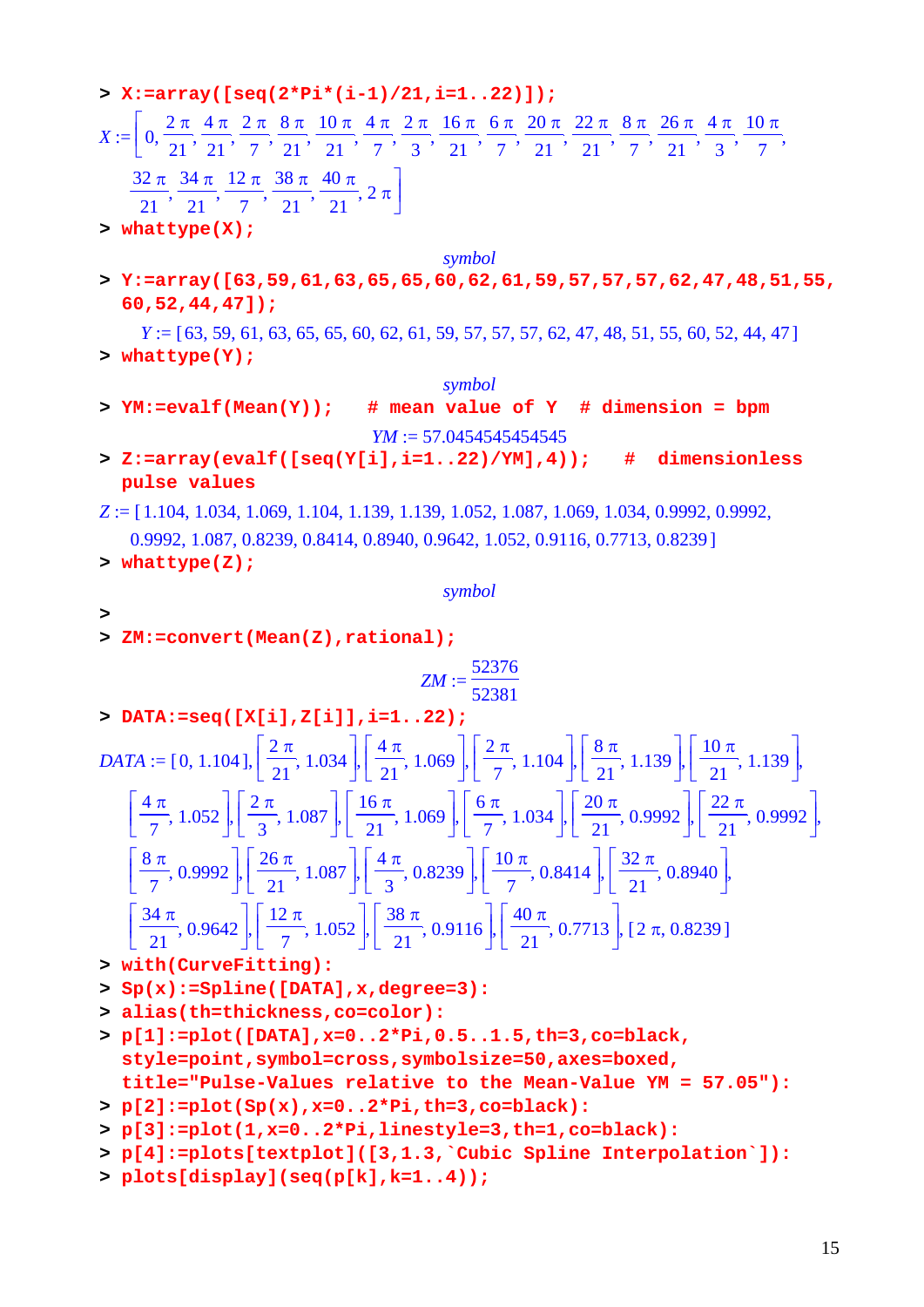

# **Nonlinear Regression:**

```
> f:=(t,a,b,c,d,e,F)->a+b*t*sin(c*t+d)^2*cos(e*t+F)^2;
                 f := (t, a, b, c, d, e, F) \rightarrow a + b t sin( c t + d)<sup>2</sup> cos( e t + F)<sup>2</sup>
> y:=unapply(evalf(NonlinearFit(f(t,a,b,c,d,e,F),X,Z,t)),t);
y := t \rightarrow 1.09266851879094 - 0.224820920578031 t\sin( 1.04483494607003 t + 0.752812847119836)^2\cos(1.05579891650084 t + 0.730393401109659)^2> y(x):=subs(t=x,y(t));
y(x) := 1.09266851879094 - 0.224820920578031 x\sin( 1.04483494607003 x + 0.752812847119836)^2\cos(1.05579891650084 x + 0.730393401109659)^2> y(0):=evalf(subs(x=0,y(x)));
                               y(0) := 1.09266851879094> y(0)[data]:=63/YM;
                              y(0)<sub>data</sub> := 1.10438247011952
> y(2*Pi):=evalf(subs(x=2*Pi,y(x)));
                             y( 2 \pi ) := 0.861640200149388> y(2*Pi)[data]:=47/YM;
                            y(2 \pi)<sub>data</sub> := 0.823904382470120
> 
> alias(th=thickness,co=color):
> p[1]:=plot([DATA],x=0..2*Pi,0.5..1.5,th=3,co=black, 
  style=point,symbol=cross,symbolsize=50,axes=boxed,
```

```
title="Pulse-Values Relative to the Mean-Value YM = 57.05"):
```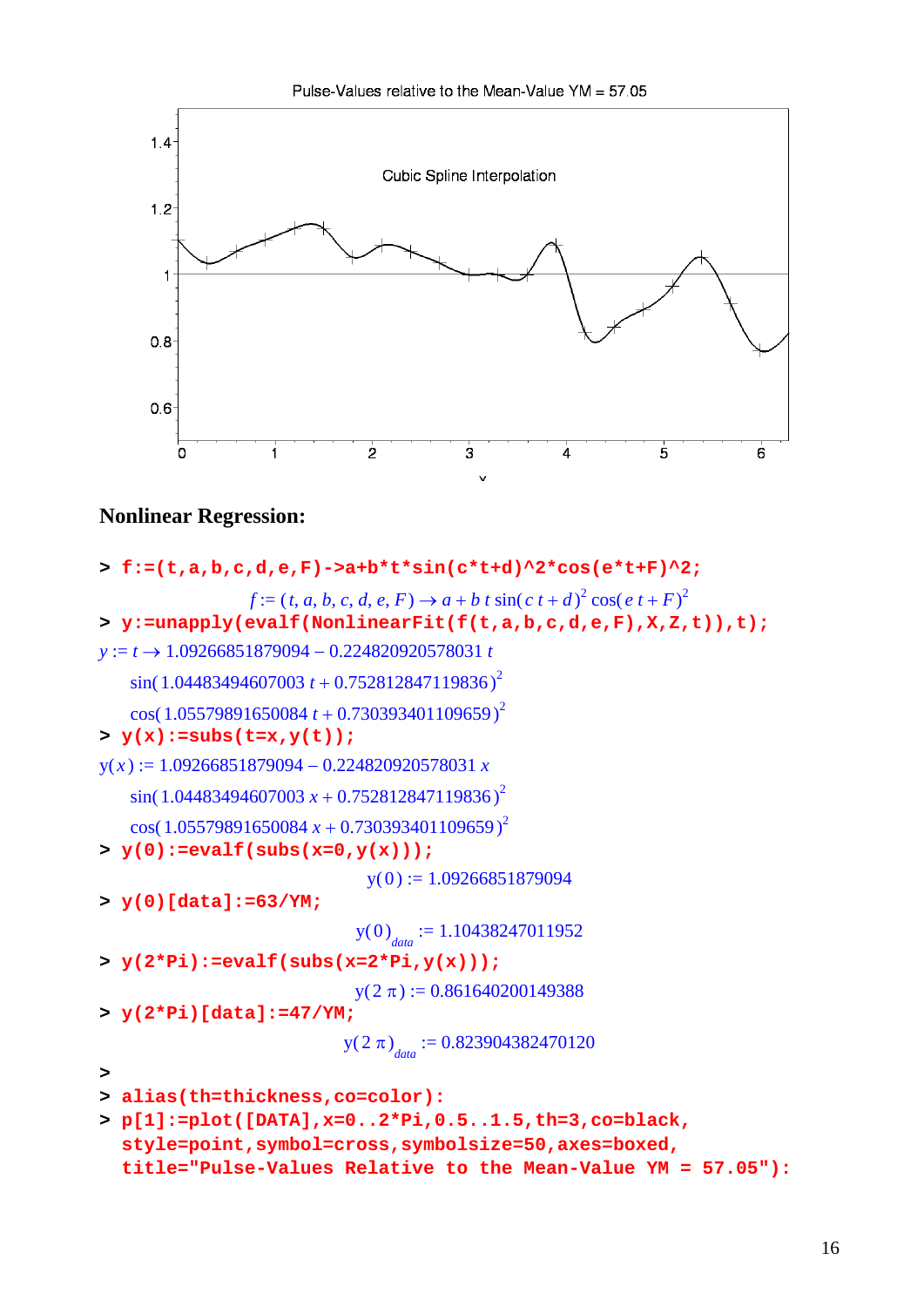```
> p[2]:=plot(Sp(x),x=0..2*Pi,th=3,co=black):
```
- **> p[3]:=plot(y(x),x=0..2\*Pi,th=2,co=black):**
- **> p[4]:=plot(1,x=0..2\*Pi,linestyle=3,th=1,co=black):**
- **> p[5]:=plots[textplot]({[3,1.3,`Cubic Spline Interpolation`], [2,0.85,`Nonlinear Regression`],[2,0.75,`Approximation y(x)`]}):**
- **> plots[display](seq(p[k],k=1..5));**



*error norms:*

```
> L[2]:= 
 sqrt((1/2/Pi)*Int((SPLINE-APPROX)^2,x=0..2*Pi))= 
 evalf(sqrt((1/2/Pi)*int((Sp(x)-y(x))^2,x=0..2*Pi)));
```

$$
L_2 := \frac{1}{2} \sqrt{2} \sqrt{\frac{1}{\pi} \int_0^{2\pi} (SPLINE - APPROX)^2 dx} = 0.05356127607
$$

- **> with(linalg):**
- **> for i from 1 to 22 do**

## **v[i]:=evalf(subs(x=DATA[i][1],y(x))-DATA[i][2]) od: > V:=vector([seq(v[i],i=1..22)]);**

```
V := [-0.0113314812090588, 0.0457528640497927, 0.0181098702194375,
```

```
-0.0136120070822395, -0.0837358516005746, -0.128779622255690, -0.0329208595532596,
-0.0122682511941465, 0.0170208809194298, -0.0261279008333893, -0.0700035722952960,
-0.0378621710536577, 0.0655444942894189, -0.00769729809977263, 0.125626741032895,
-0.0128173799339927, -0.0124657113722093, 0.0777020071766001, 0.0295863098164297,
0.0168280871499092, 0.0157069788319250, 0.0377402001493879]
```

```
> l[2]:=
```

```
(1/sqrt(number_of_points))*Norm(V,2)= 
evalf((1/sqrt(22))*norm(V,2));
```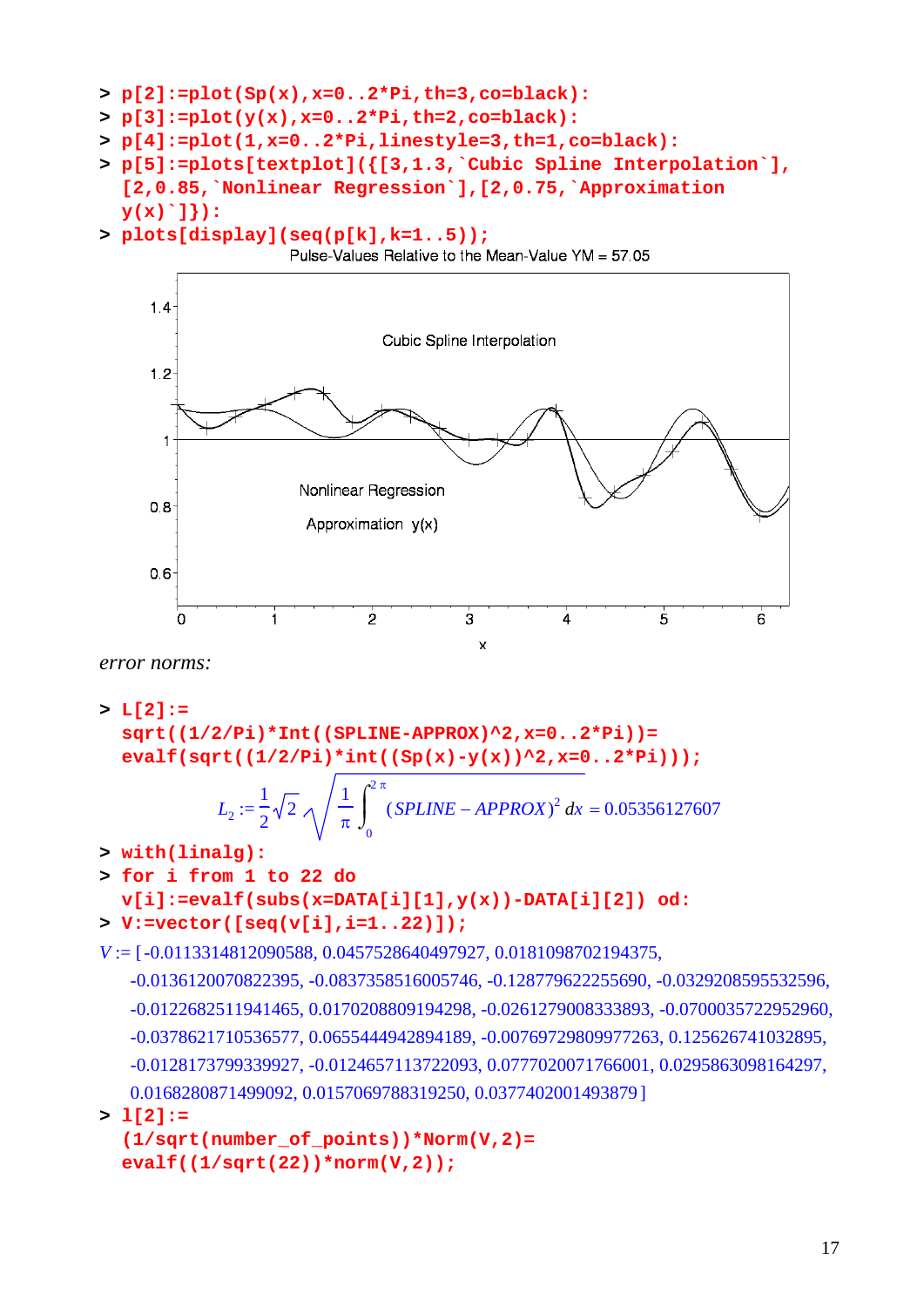$$
l_2 := \frac{\text{Norm}(V, 2)}{\sqrt{\text{number\_of\_points}}} = 0.0540184456147690
$$

**>** 

# **Approximation of the Splinefunction by** *FOURIER-***Series in dimensionless Representation**

- **> restart: > with(Statistics): > X:=array([seq(2\*Pi\*(i-1)/21,i=1..22)]);**  $X := | 0$  $2 \pi$ 21 4 π 21  $2 \pi$ 7 8 π 21 10 π 21 4 π 7  $2 \pi$ 3 16 π 21 6 π 7 20 π 21 22 π 21 8 π 7 26 π 21 4 π 3  $\mathcal{I} := \left[ 0, \frac{2\pi}{21}, \frac{4\pi}{21}, \frac{2\pi}{7}, \frac{8\pi}{21}, \frac{10\pi}{21}, \frac{4\pi}{7}, \frac{2\pi}{3}, \frac{16\pi}{21}, \frac{6\pi}{7}, \frac{20\pi}{21}, \frac{22\pi}{21}, \frac{8\pi}{7}, \frac{26\pi}{21}, \frac{4\pi}{3}, \frac{10\pi}{7}, \frac{10\pi}{31}, \frac{10\pi}{31}, \frac{10\pi}{31}, \frac{10\pi}{31}, \frac{10\pi}{31}, \frac{$ 32 π 21 34 π 21 12 π 7 38 π 21 40 π  $\frac{1}{21},\frac{2}{7},\frac{2}{21},\frac{2}{21},\frac{2}{21},\frac{2}{21}$ ⎤  $\overline{\phantom{a}}$ **> whattype(X);** *symbol* **> Y:=array([63,59,61,63,65,65,60,62,61,59,57,57,57,62,47,48,51,55, 60,52,44,47]);**  $Y = [63, 59, 61, 63, 65, 65, 60, 62, 61, 59, 57, 57, 57, 62, 47, 48, 51, 55, 60, 52, 44, 47]$ **> whattype(Y);** *symbol* **> YM:=evalf(Mean(Y),4); # mean value of Y # dimesion = bpm**  $YM := 57.05$ **> Z:=array(evalf([seq(Y[i],i=1..22)/YM],4)); # dimensionless pulse values** *Z* := [1.104, 1.034, 1.069, 1.104, 1.139, 1.139, 1.052, 1.087, 1.069, 1.034, 0.9992, 0.9992, 0.9992, 1.087, 0.8239, 0.8414, 0.8940, 0.9642, 1.052, 0.9116, 0.7713, 0.82391 **> whattype(Z);** *symbol* **> DATA:=seq([X[i],Z[i]],i=1..22);**  $DATA := [0, 1.104],$  $\left[\frac{2\pi}{21}, 1.034\right]$ 1.034  $\mathsf I$  $\left[\frac{4\pi}{21}, 1.069\right]$ 1.069  $\mathsf{L}$  $\left\lfloor \frac{2\pi}{7}, 1.104 \right\rfloor$ 1.104  $\mathsf I$  $\frac{8 \pi}{21}$ , 1.139 1.139  $\mathsf I$  $\left[\frac{10 \pi}{21}, 1.139\right]$  $:= [0, 1.104], \frac{1}{21}, 1.034], \frac{1}{21}, 1.069], \frac{1}{21}, 1.104, \frac{1}{21}, 1.139, \frac{1}{21}, \frac{1}{21}, 1.139, \frac{1}{21}$  $\mathsf{L}$  $\left\lfloor \frac{4\pi}{7}, 1.052 \right\rfloor$ 1.052  $\mathsf{L}$  $\left[\frac{2\pi}{3}, 1.087\right]$ 1.087  $\mathsf{L}$  $\left[\frac{16 \pi}{21}, 1.069\right]$ 1.069  $\mathsf{L}$  $\left\lfloor \frac{6\pi}{7}, 1.034 \right\rfloor$ 1.034  $\mathsf{L}$  $\left[\frac{20 \pi}{21}, 0.9992\right]$ 0.9992  $\mathsf{L}$  $\left[\frac{2\pi}{3}, 1.087\right], \left[\frac{16\pi}{21}, 1.069\right], \left[\frac{6\pi}{7}, 1.034\right], \left[\frac{20\pi}{21}, 0.9992\right], \left[\frac{22\pi}{21}, 0.9992\right],$  $\mathsf{L}$  $\left[\frac{8\,\pi}{7}, 0.9992\right]$ 0.9992  $\mathsf{L}$  $\left[\frac{26 \pi}{21}, 1.087\right]$ 1.087  $\mathsf{L}$  $\frac{4 \pi}{3}$ , 0.8239 0.8239  $\mathsf{L}$  $\left[\frac{10 \pi}{7}, 0.8414\right]$ 0.8414  $\mathsf{L}$  $\left[\frac{26 \pi}{21}, 1.087\right], \left[\frac{4 \pi}{3}, 0.8239\right], \left[\frac{10 \pi}{7}, 0.8414\right], \left[\frac{32 \pi}{21}, 0.8940\right],$  $\mathsf{L}$  $\left[\frac{34 \pi}{21}, 0.9642\right]$ 0.9642  $\mathsf{L}$  $\left[\frac{12 \pi}{7}, 1.052\right]$ 1.052  $\mathsf{L}$  $\left[\frac{38 \pi}{21}, 0.9116\right]$ 0.9116  $\mathsf{L}$  $\left[\frac{12 \pi}{7}, 1.052\right], \left[\frac{38 \pi}{21}, 0.9116\right], \left[\frac{40 \pi}{21}, 0.7713\right], [2 \pi, 0.8239]$ **> with(CurveFitting): > # The cubic splinefunction fit to the data is given by:**
- **> Sp(x):=Spline([DATA],x,degree=3):**
- **> # This function is not printed because of its length. However,**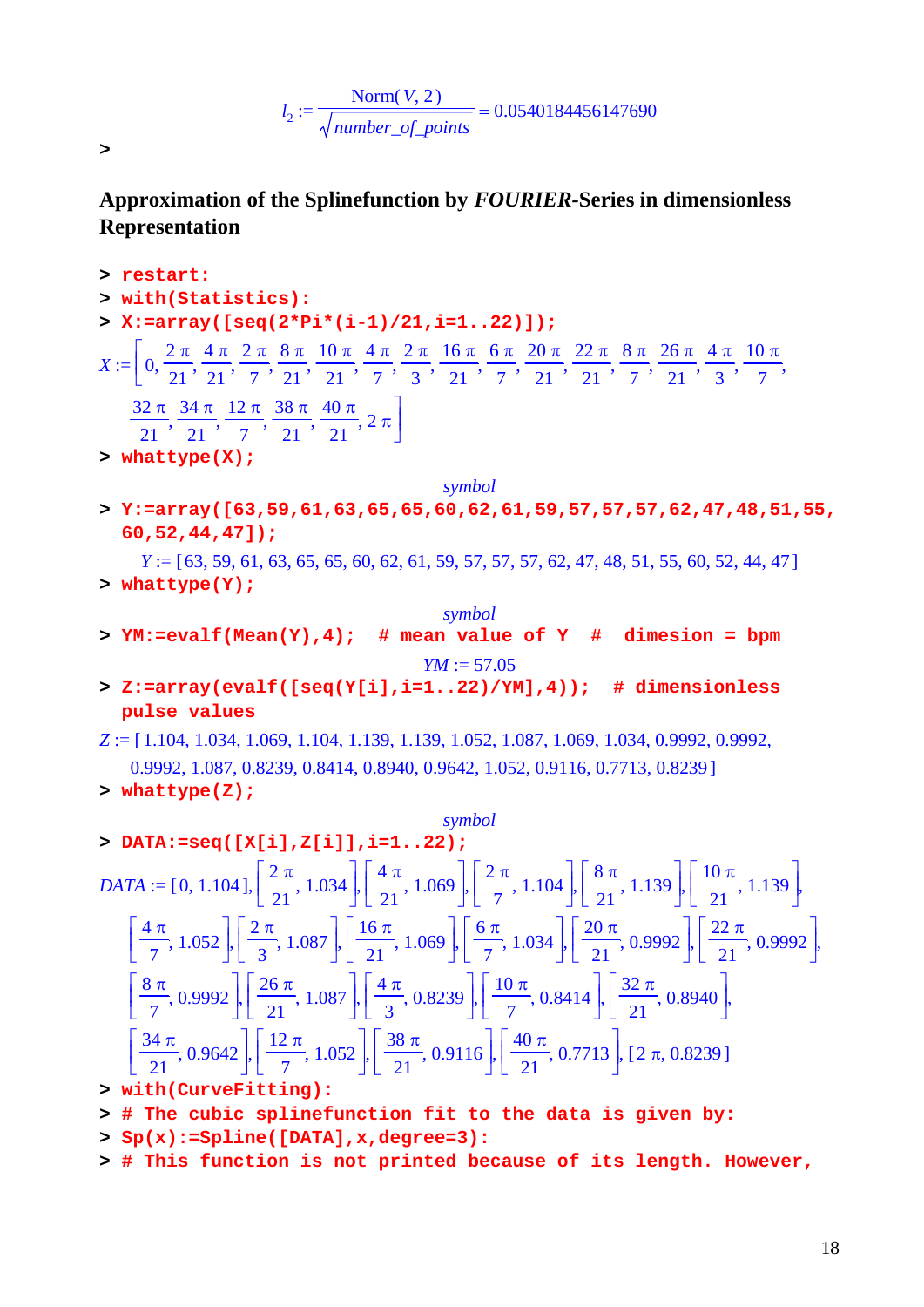**printing is possible, if we insert a semicolon (;) instead of the doppel point (:) at the end of the command for Sp(x).** 

**> FOURIER\_Series(x):=** 

**a[0]/2+sum(a[k]\*cos(k\*x)+b[k]\*sin(k\*x),k=1..infinity);**

FOURIER\_Series(x) := 
$$
\frac{1}{2}a_0 + \left(\sum_{k=1}^{\infty} (a_k \cos(kx) + b_k \sin(kx))\right)
$$

**> a[k]:=(1/Pi)\*Int(f(x)\*cos(k\*x),x=0..2\*Pi);**

$$
a_k := \frac{1}{\pi} \int_0^{2\pi} f(x) \cos(kx) dx
$$

**> a[0]:=simplify(subs(k=0,a[k]));**

$$
a_0 := \frac{1}{\pi} \int_0^{2\pi} f(x) \, dx
$$

**> b[k]:=(1/Pi)\*Int(f(x)\*sin(k\*x),x=0..2\*Pi);**

$$
b_k := \frac{1}{\pi} \int_0^{2\pi} f(x) \sin(kx) dx
$$

- **> with(CurveFitting):**
- **> F(x):=Sp(x):**
- **> A[0]:=evalf(subs(f(x)=F(x),a[0]));**

$$
A_0 := 2.001661937
$$

- **> A[k]:=simplify(value(subs(f(x)=F(x),a[k]))):**
- **> A[k]:=subs({sin(k\*Pi)=0.,(cos(k\*Pi))^2=1.},%):**
- **> A[k]:=evalf(%):**

```
> for i in [seq(k,k=1..5)] do A[i]:=subs(k=i,A[k]) od:
```

```
> for i in [seq(k,k=1..15)] do P[i]:=subs(k=i,A[k]) od:
```

```
> for i in [seq(k,k=1..100)] do R[i]:=subs(k=i,A[k]) od:
```

```
> B[k]:=simplify(value(subs(f(x)=F(x),b[k]))):
```

```
> B[k]:=subs({sin(k*Pi)=0.,(cos(k*Pi))^2=1.},%):
```

```
> for i in [seq(k,k=1..5)] do B[i]:=subs(k=i,B[k]) od:
```

```
> for i in [seq(k,k=1..15)] do Q[i]:=subs(k=i,B[k]) od:
```

```
> for i in [seq(k,k=1..100)] do S[i]:=subs(k=i,B[k]) od:
```
- **> # The coefficients A[i]...S[i] are not printed because of their length. However,**
- **> # it can be done by inserting semicolons (;) instead of doppelpoints (:) at the # ends of the commands. The**  FOURIER-Series with  $k = 5$ , 15, 100 are expressed by #  $y(x)$ , **z(x), T(x), respectively, as follows:**
- **>**

```
> y(x):=evalf(A[0]/2+sum(A[k]*cos(k*x)+B[k]*sin(k*x),k=1..5));
```

```
y(x) := 1.000830968 - 0.01825313978 \cos(x) + 0.1006481742 \sin(x)
```

```
-0.01830805872 \cos(2 \cdot x) + 0.01773632949 \sin(2 \cdot x) - 0.04520463741 \cos(3 \cdot x)
```

```
-0.005376925601 \sin(3. x) - 0.03759917455 \cos(4. x) + 0.04490080094 \sin(4. x)
```

```
+ 0.02997855942 \cos(5. x) + 0.03300989107 \sin(5. x)
```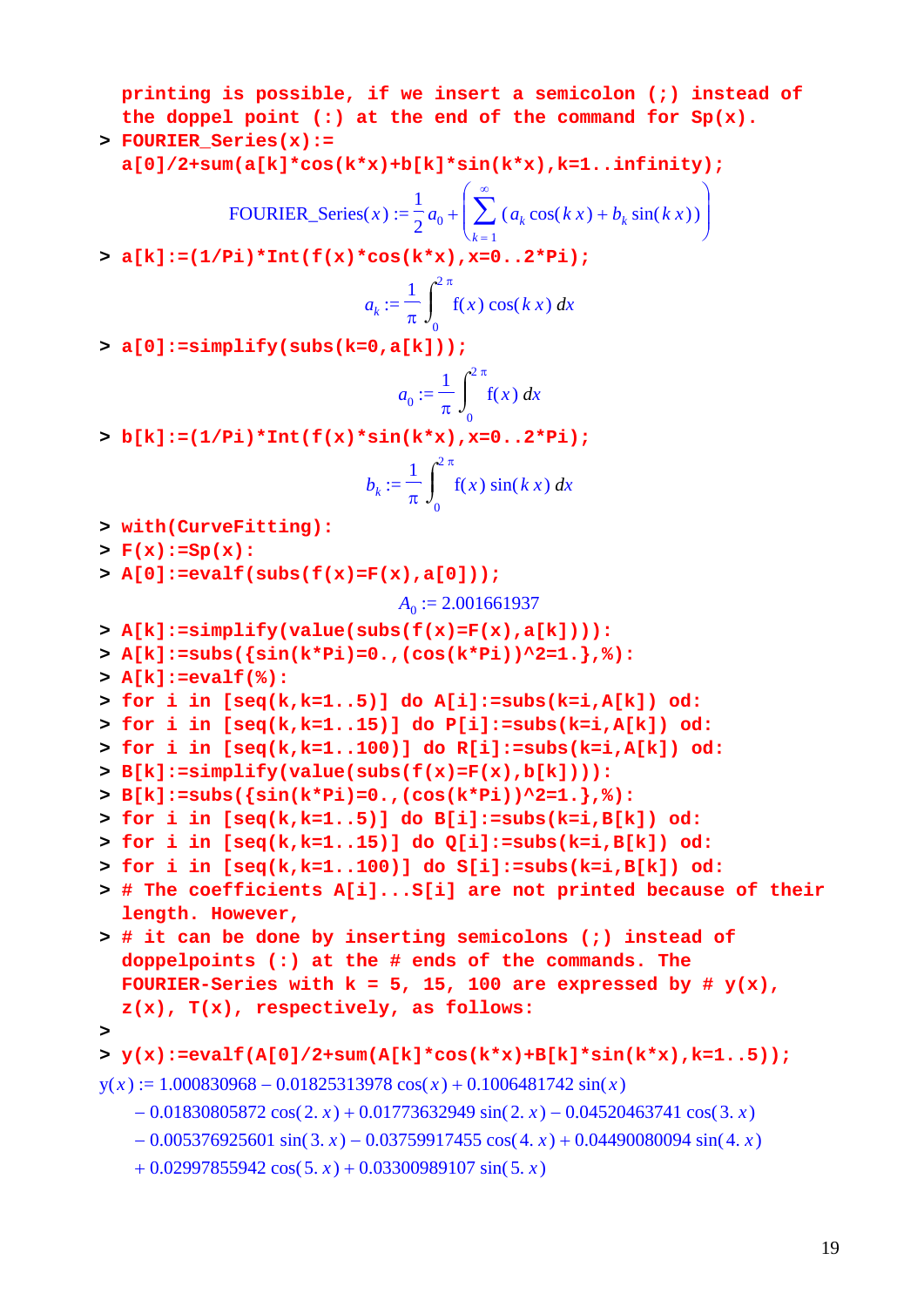**> y(0):=simplify(subs(x=0,y(x)));**  $y(0) := 0.9114445169$ **> y(0)[data]:=63/YM;**  $y(0)$ <sub>data</sub> := 1.104294479 **> y(2\*Pi):=simplify(subs(x=2\*Pi,y(x)));**  $y( 2 \pi ) := 0.9114445173$ **> y(2\*Pi)[data]:=47/YM;**  $y(2 \pi)$ <sub>data</sub> := 0.8238387381 **> z(x):=evalf(A[0]/2+sum(P[k]\*cos(k\*x)+Q[k]\*sin(k\*x),k=1..15));**  $z(x) := -0.018253144 \cos(x) + 0.1006481786 \sin(x) + 0.004293500446 \cos(13. x)$  $+ 0.00959191560 \sin(12. x) - 0.0002209624171 \cos(12. x) + 0.003122387705 \cos(11. x)$  $+ 0.00098482511 \sin( 11. x) + 0.01934109920 \sin( 10. x) + 0.004129050911 \cos( 10. x)$  $-0.002720989955 \cos(9, x) + 0.00307326010 \sin(9, x) + 0.02453893885 \cos(8, x)$  $-0.00283646628 \sin(8. x) + 0.02993027422 \sin(7. x) + 0.003127297193 \cos(7. x)$  $+ 0.0007299447424 \cos(6, x) + 0.01860477310 \sin(6, x) + 0.0008050868405 \cos(15, x)$  $+ 0.00584797498 \sin(15, x) + 0.001001552415 \cos(14, x) + 0.00529394883 \sin(14, x)$  $+ 0.00886349836 \sin(13. x) + 0.02997855942 \cos(5. x) + 0.03300989099 \sin(5. x)$  $-0.03759917454 \cos(4 \cdot x) + 0.0449008008 \sin(4 \cdot x) - 0.04520463744 \cos(3 \cdot x)$  $-0.0053769260 \sin(3 \cdot x) - 0.01830805854 \cos(2 \cdot x) + 0.0177363298 \sin(2 \cdot x)$  + 1.000830968 **> z(0):=simplify(subs(x=0,z(x)));**  $z( 0 ) := 0.9502503196$ **> z(0)[data]:=63/YM;**  $z(0)$ <sub>data</sub> := 1.104294479 **> z(2\*Pi):=simplify(subs(x=2\*Pi,z(x)));**  $z(2 \pi) := 0.9502503209$ **> z(2\*Pi)[data]:=47/YM;**  $\left( 2 \pi \right)_{data} := 0.8238387381$ **> > T(x):=evalf(A[0]/2+sum(R[k]\*cos(k\*x)+S[k]\*sin(k\*x),k=1..100)): > # This equation has not be printed because of its length with more than 100 terms.However, printing is possible, if we insert a semicolon (;) instead of the doppelpoint (:) at the end of the command for T(x). > T(0):=simplify(subs(x=0,T(x)));**  $T(0) := 0.9618525872$ **> T(0)[data]:=63/YM;**  $T(0)$ <sub>data</sub> := 1.104294479 **> T(2\*Pi):=simplify(subs(x=2\*Pi,T(x)));**  $T(2 \pi) := 0.9618525945$ **> T(2\*Pi)[data]:=47/YM;**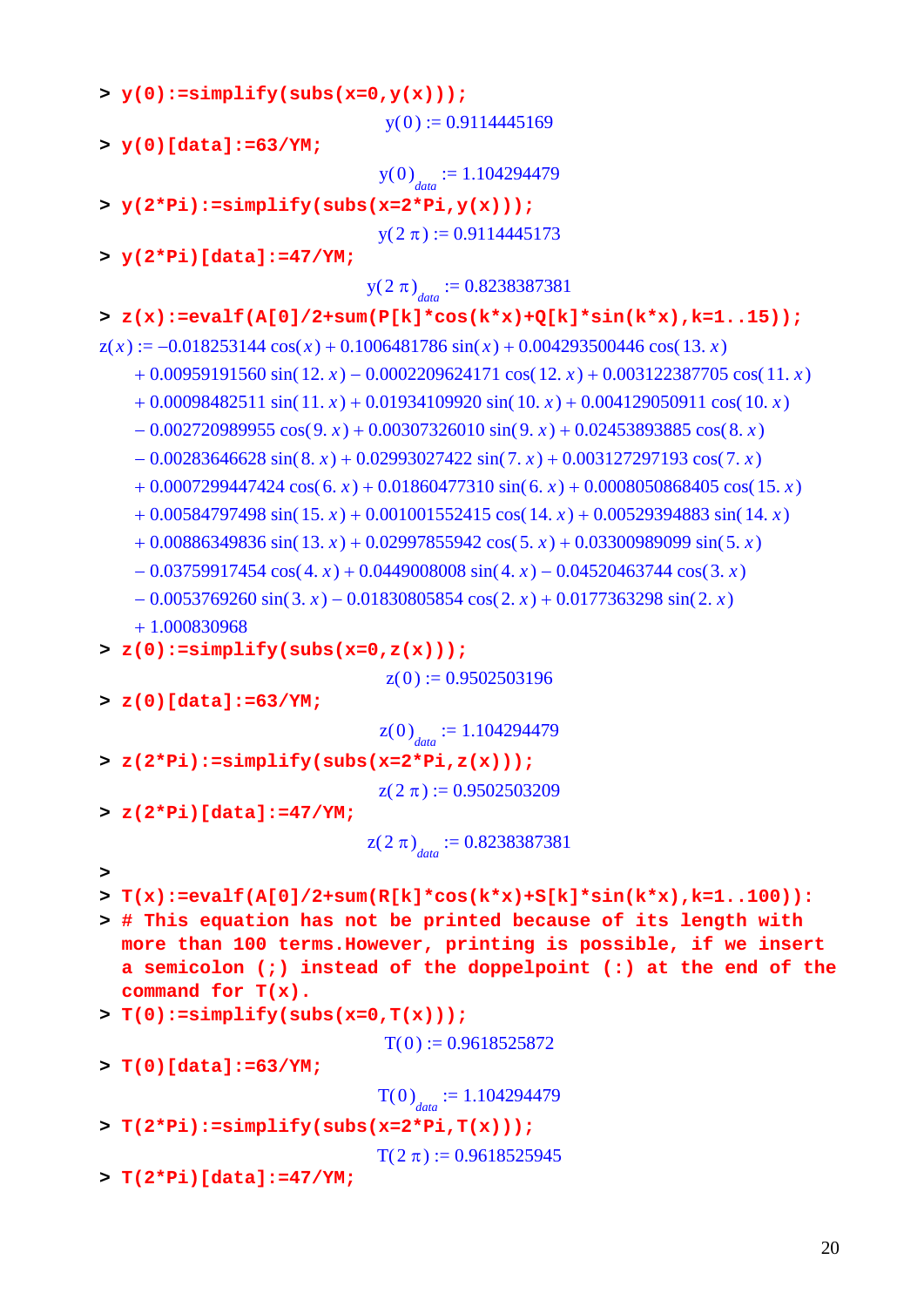$T(2 \pi)$ <sub>data</sub> := 0.8238387381

- **> # The following Figure illustrades the approximations of the splinefunctions by FOURIER-Series with k = [5, 15]:**
- **> alias(th=thickness,co=color):**
- **> p[1]:=plot(Sp(x),x=0..2\*Pi,0.5..1.5,axes=boxed,th=3,co=black):**
- **> p[2]:=plot([DATA],x=0..2\*Pi,th=3,co=black, style=point,symbol=cross,symbolsize=50, title="Pulse-Values Relative to the Mean-Value YM = 57.05"):**
- **> p[3]:=plot({y(x),z(x)},x=0..2\*Pi,th=2,co=black):**
- **> p[4]:=plot(1,x=0..2\*Pi,linestyle=3,th=1,co=black):**
- **> p[5]:=plots[textplot]({[3,1.3,`Cubic Spline Interpolation`],[2,0.8,`FOURIER-Series k = [5, 15]`]}):**
- **> plots[display](seq(p[k],k=1..5));**
	- Pulse-Values Relative to the Mean-Value YM = 57.05



- **> # The next Figure represents the approximation of the splinefunction by a FOURIER-Series with k = 100:**
- **> alias(th=thickness,co=color):**
- **> p[1]:=plot(Sp(x),x=0..2\*Pi,0.5..1.5,axes=boxed,th=3,co=black):**
- **> p[2]:=plot([DATA],x=0..2\*Pi,th=3,co=black,style=point,symbol=cro ss, symbolsize=50,title="Pulse-Values Relative to the Mean-Value YM = 57.05"):**
- **> p[3]:=plot(T(x),x=0..2\*Pi,th=2,co=black):**
- **> p[4]:=plot(1,x=0..2\*Pi,linestyle=3,th=1,co=black):**
- **> p[5]:=plots[textplot]({[3,1.3,`Cubic Spline Interpolation`],[2,0.8,`FOURIER-Series k = 100`]}):**
- **> plots[display](seq(p[k],k=1..5));**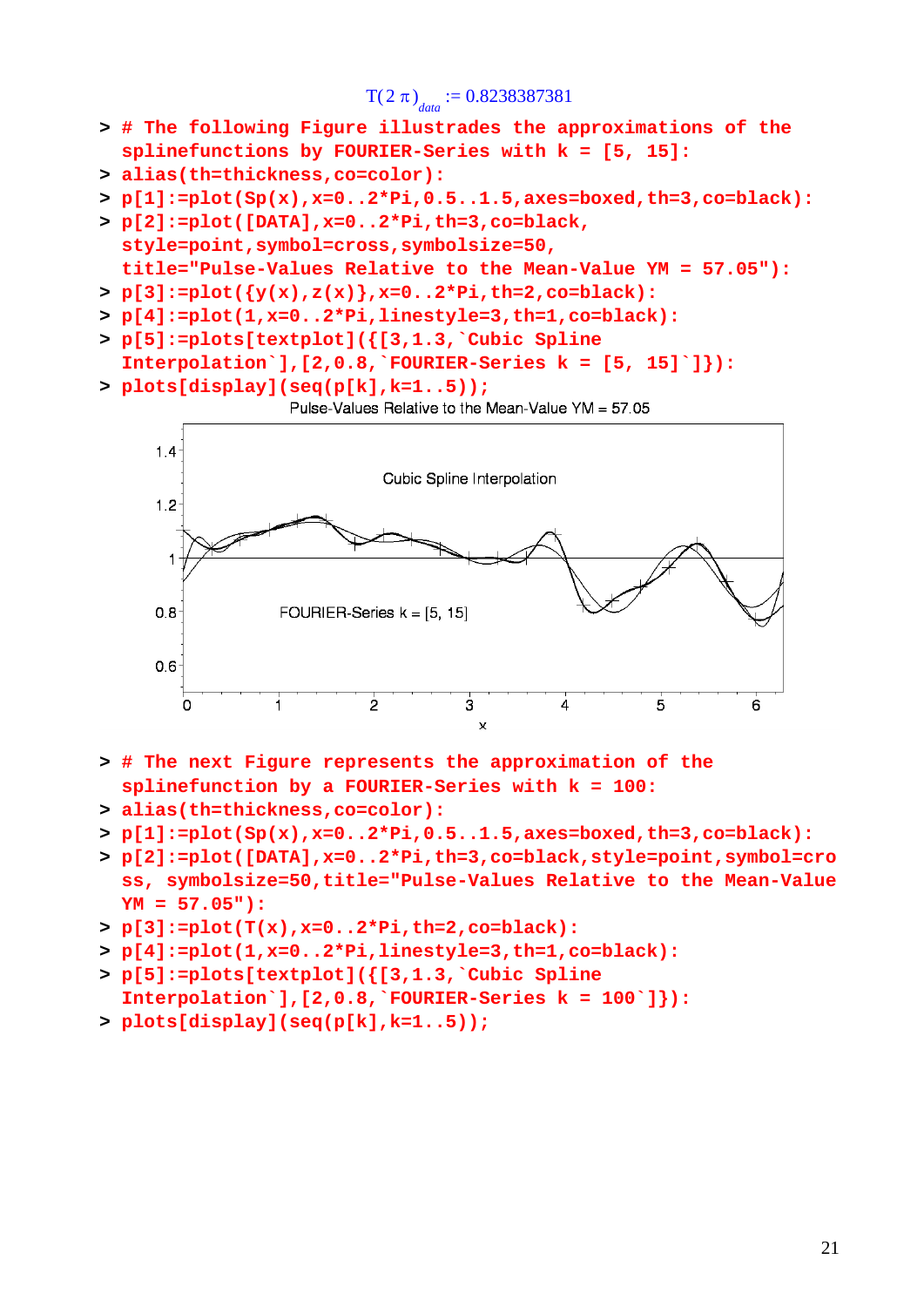

In this Figure we cannot observe differences between the splinefunction and the FOURIER-Series. Only immediately at the beginning  $x = 0$  and at the end  $x = 2*Pi$  there are some differences:

```
> T(0):=simplify(subs(x=0,T(x))); 
  T(0.0207):=simplify(subs(x=0.0207,T(x)));
                               T(0) := 0.9618525872T( 0.0207 ) := 1.104157090> T(0)[data]:=63/YM;
                              T(0)<sub>data</sub> := 1.104294479
> T(2*Pi):=simplify(subs(x=2*Pi,T(x))); 
  T(1.9942*Pi):=simplify(subs(x=1.9942*Pi,T(x)));
                              T(2 \pi) := 0.9618525945T(6.264964071) := 0.8228604027> T(2*Pi)[data]:=47/YM;
                             T(2 \pi)<sub>data</sub> := 0.8238387381
```
The *error norms*  $L[2](k= 5,15,100)$ , of the approximations  $y(x)$ ,  $z(x)$ , and  $T(x)$  with respect to the cubic splinefunction can be expressed as:

**> L[2][k=5]:= sqrt((1/5.685)\*Int((SP(xi)-y(xi))^2,xi=0.299..5.884))= sqrt((1/5.685)\*int((Sp(x)-y(x))^2,x=0.299..5.984));**  $L_{2_{k=5}} :=$  $0.4194061220 \wedge$  |  $(SP(\xi) - y(\xi))^2 d\xi =$  $\int$  $\int$ 0.299 5.884  $(SP(\xi) - y(\xi))^2 d\xi = 0.02973952528$ **> L[2][k=15]:= sqrt((1/5.685)\*Int((SP(xi)-z(xi))^2,xi=0.299..5.984))= sqrt((1/5.685)\*int((Sp(x)-z(x))^2,x=0.299..5.984));**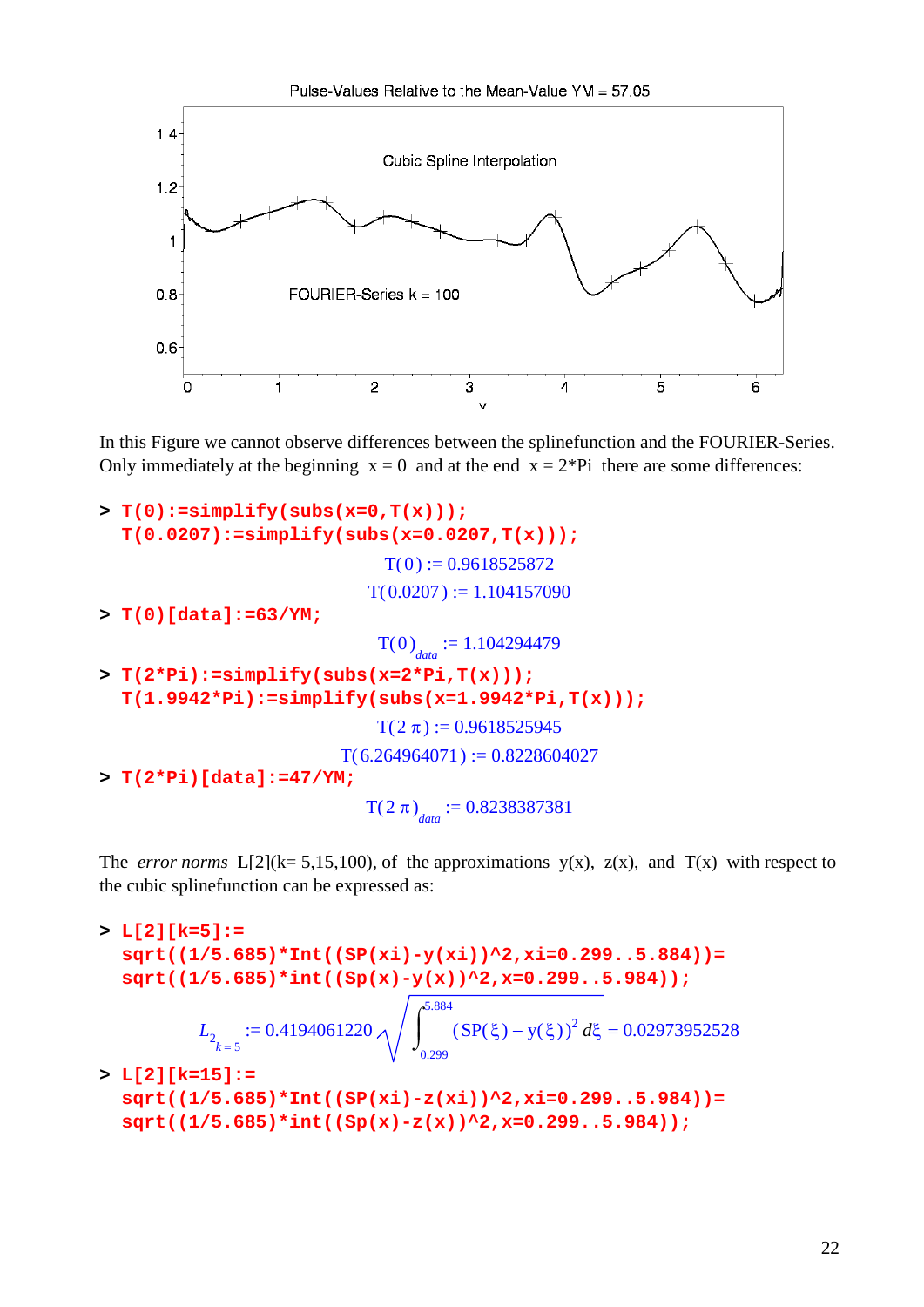$$
L_{2_{k=15}} := 0.4194061220 \sqrt{\int_{0.299}^{5.984} (SP(\xi) - z(\xi))^2 d\xi} = 0.004174537492
$$

> L[2][k=100]:=\n sqrt((1/5.685)\*Int((SP(xi) - T(xi))^2, xi=0.299..5.984))=\n sqrt((1/5.685)\*int((Sp(x) - T(x))^2, x=0.299..5.984));\n\n
$$
L_{2_{k=100}} := 0.4194061220 \sqrt{\int_{0.299}^{5.984} (SP(\xi) - T(\xi))^2 d\xi} = 0.0006794214249
$$

**>** 

The three values above show the  $L[2]$  *error norms* of the FOURIER-Series y(x),  $z(x)$ , and T(x) relative to the *cubic splinefunction.* Furthermore, one should discuss the *error norms* with respect to the given measured data, as follows:

```
> with(linalg):
> for i from 2 to 21 do 
  u[i]:=subs(x=DATA[i][1],y(x))-DATA[i][2] od:
> U:=evalf(vector([seq(u[i],i=2..21)]),4);
U := [0.00476, 0.02145, -0.00058, -0.01125, -0.0108, 0.03477, -0.02718, -0.00102, 0.01562,-0.00552, -0.01503, 0.03711, -0.06172, 0.07168, -0.04284, -0.01674, 0.05665, -0.03253,
   -0.02779, 0.04708]
> l[2][k=5]:= 
  (1/sqrt(number_of_points))*Norm(U,2)= 
  evalf((1/sqrt(20))*norm(U,2),4);
                        l_{2_{k=5}} := = 
                                   Norm(U, 2)number_of_points
                                                   0.03383
> for i from 2 to 21 do 
  v[i]:=subs(x=DATA[i][1],z(x))-DATA[i][2] od:
> V:=evalf(vector([seq(v[i],i=2..21)]),4);
V := [0.00241, 0.00974, -0.00089, -0.00523, 0.00074, 0.00406, -0.00120, -0.00279, 0.00126,0.00282, -0.00197, -0.00211, 0.00088, 0.00266, -0.00300, -0.00180, 0.00469, 0.00199,
   -0.00840, -0.00680]
> l[2][k=15]:= 
  (1/sqrt(number_of_points))*Norm(V,2)= 
  evalf((1/sqrt(20))*norm(V,2),4);
                       l_{2_{k=15}} := = 
                                   Norm(V, 2)number_of_points
                                                   0.004099
> for i from 2 to 21 do 
  w[i]:=subs(x=DATA[i][1],T(x))-DATA[i][2] od:
> W:=evalf(vector([seq(w[i],i=2..21)]),4);
W := [-0.00060, 0.00135, 0.00065, -0.00051, -0.0007, 0.00005, 0.00068, 0.00003, -0.00071,-0.00039, -0.00025, -0.00012, -0.00062, -0.00034, -0.00014, 0.0007, 0.00049, 0.00009,-0.00100, 0.00030]
```

```
> l[2][k=100]:=
```